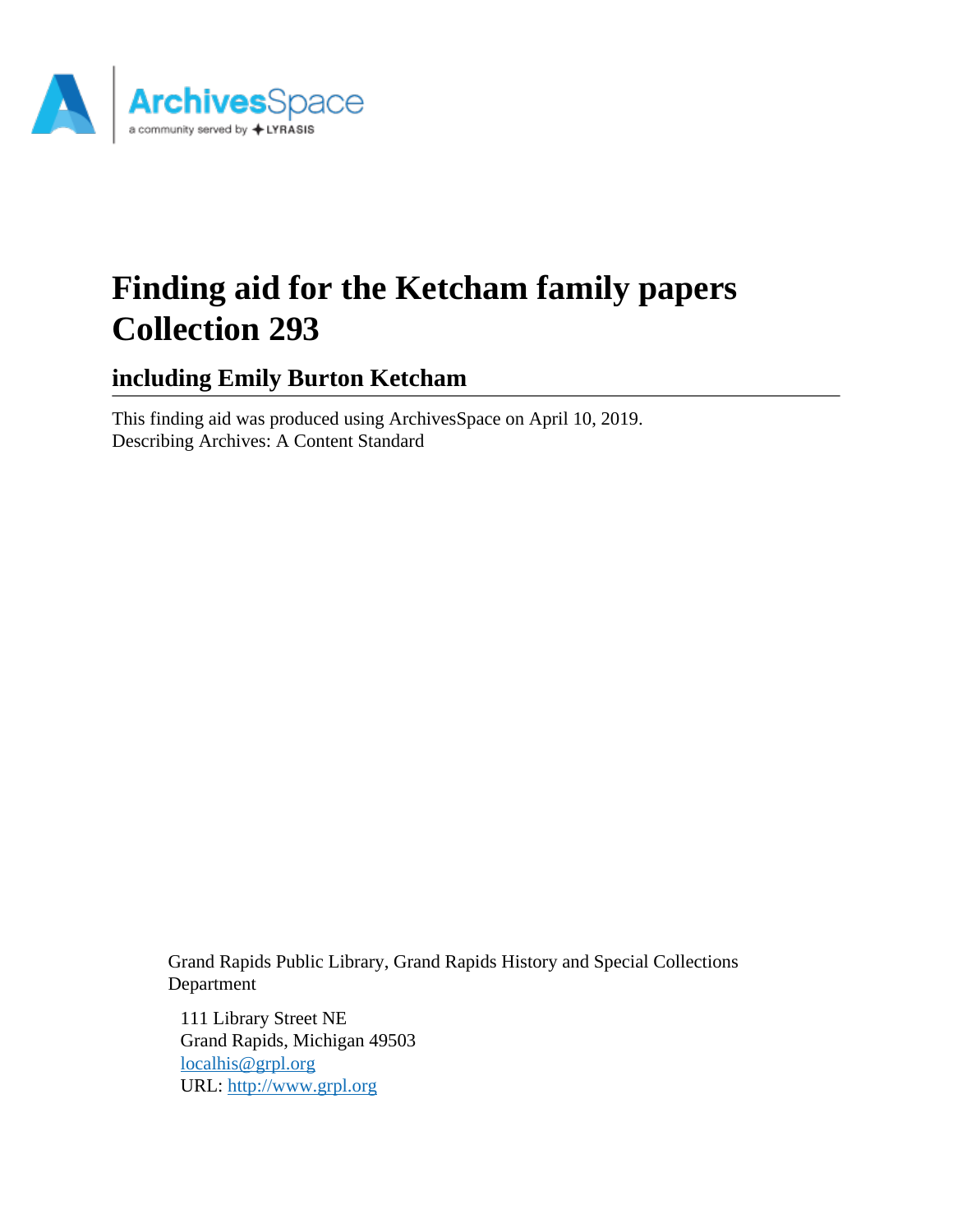## <span id="page-1-0"></span>**Table of Contents**

| 14 |
|----|
|    |
|    |
|    |
|    |
|    |
|    |
|    |
|    |
|    |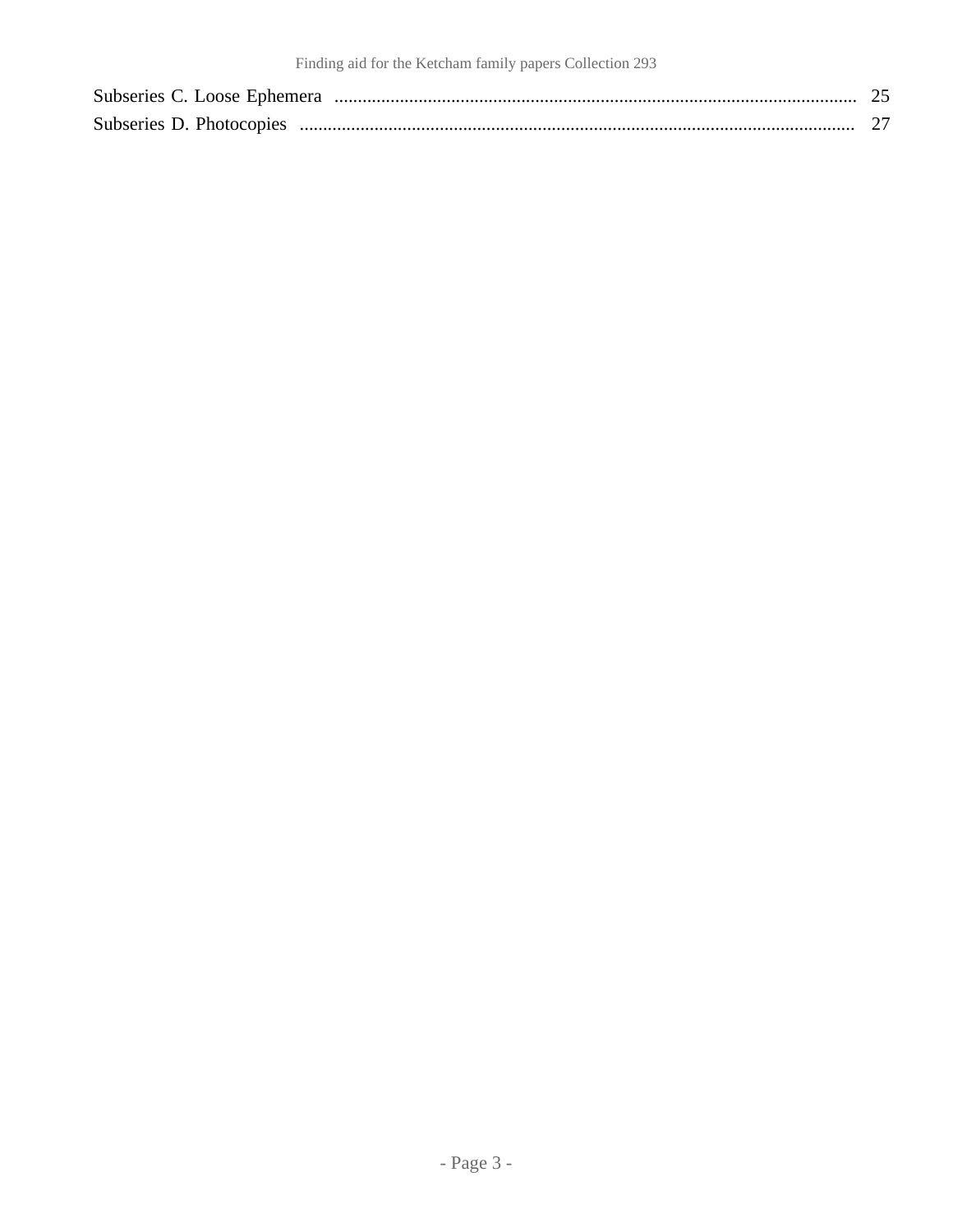### <span id="page-3-0"></span>**Summary Information**

| <b>Repository:</b>                  | Grand Rapids Public Library, Grand Rapids History and Special<br><b>Collections Department</b>                                                                                                                                                                                                                                                                                                                                                                                                                                              |
|-------------------------------------|---------------------------------------------------------------------------------------------------------------------------------------------------------------------------------------------------------------------------------------------------------------------------------------------------------------------------------------------------------------------------------------------------------------------------------------------------------------------------------------------------------------------------------------------|
| <b>Title:</b>                       | The Ketcham family papers                                                                                                                                                                                                                                                                                                                                                                                                                                                                                                                   |
| ID:                                 | Collection 293                                                                                                                                                                                                                                                                                                                                                                                                                                                                                                                              |
| Date [inclusive]:                   | 1804-1999                                                                                                                                                                                                                                                                                                                                                                                                                                                                                                                                   |
| <b>Physical Description:</b>        | 5.9 Linear Feet 14 boxes                                                                                                                                                                                                                                                                                                                                                                                                                                                                                                                    |
| Language of the<br><b>Material:</b> | English                                                                                                                                                                                                                                                                                                                                                                                                                                                                                                                                     |
| Abstract:                           | The Ketcham family papers document the lives of this Grand Rapids,<br>Michigan pioneer family and their descendants, in particular the<br>suffragette Emily Burton Ketcham. The material focuses on the Burton<br>family, who were among the earliest pioneers in Grand Rapids, and the<br>Ketcham and Partridge families. Papers, scrapbooks, journals, letters,<br>photographs and ephemera document early life in Grand Rapids and<br>Emily's involvement with the suffrage movement. Some genealogical<br>information is also included. |

**^** [Return to Table of Contents](#page-1-0)

## <span id="page-3-1"></span>**Biographical / Historical**

Emily Burton Ketcham was born July 16, 1838, in Grand Rapids, Michigan. Her parents, Josiah and Elizabeth (Freeman) Burton were among the earliest pioneers of Grand Rapids. The Grand Rapids Mirror reported, "When the Dexter Colony came from New York to Michigan in 1833, the Dexter family stopped off at Ionia, but the Burtons and the Guilds came on to Grand Rapids." Josiah Burton settled in Walker Township in 1833. He helped organize the town of Walker and was elected its first Justice of the Peace. Albert Baxter noted that, "Josiah Burton, in the spring of 1834, cleared a small piece of ground on the east side of Division street, a little south of Blakely avenue, and there by a brook and a spring built a log house, and near by made a garden and planted corn." Later in life, he lived on West Bridge Street. Emily Burton Ketcham's brother, Lewis, was one of the first non-Native American children born in Grand Rapids. Josiah's brother, Barney, and his wife, Harriet (Guild) Burton, were the first white couple married in Grand Rapids.

Emily Burton Ketcham attended public school in Grand Rapids as well as St. Mark's College. She began teaching when she was only fifteen and taught several terms in the Grand Rapids area. She was married to her cousin, Augustus Canfield Norton in Grand Rapids on Oct. 2, 1861. He was buried in Pittsford, New York, Oct. 30, 1862. Emily moved to New York and enrolled at Henrietta Seminary. Subsequently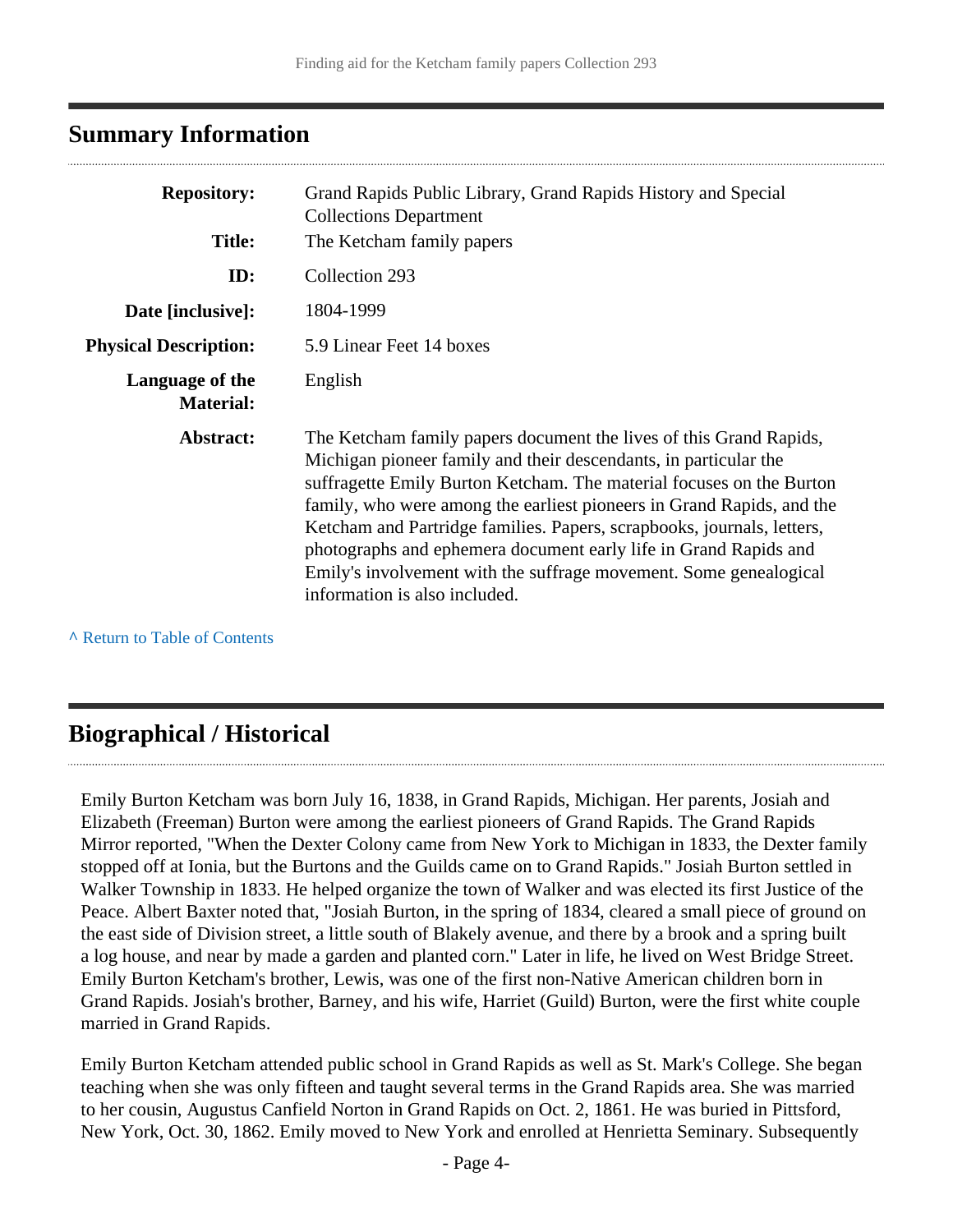she entered Mary B. Allen's school for girls in Rochester. Sometime during her stay in New York she met Smith Germond Ketcham of Farmington, N.Y. They were married in Pittsford, N.Y. on May 2, 1867, and took up residence on the farm where Smith was born and raised. Here their only child, Harry Burton, was born. The following year the family accompanied Emily in a return to Grand Rapids, where they purchased the homestead of Emily's parents.

While in Mary B. Allen's school, Emily became personally acquainted with some of the most famous suffragists of the day, including Susan B. Anthony. She became active as a suffragist herself in 1873. In this year the state suffrage society had petitioned the legislature to bring to a vote an amendment to the State Constitution omitting the word "male" as a qualifier for voting. The amendment was voted down.

EBK subsequently helped form and maintain the Grand Rapids Woman's Suffrage Association, The Political Equality Club, The Susan B. Anthony Club, The Woman's Civic League and the Woman's and Children's Protective League. She was involved with the Ladies' Literary Club, serving on its Science and Educational Committee and as its director.

She was a charter member of the Michigan Equal Suffrage Association that formed in Flint in 1884. She was on the Legislative Committee of this group in 1889 when they secured a majority for municipal woman's suffrage in the House, which was not sustained by the Senate. She was elected President of this group in 1892 and again in 1893. During the latter year, the Municipal Woman Suffrage Bill became a law on May 27th. That October the law was declared not valid by the Supreme Court. She was elected President of this organization again in 1900. At the time of her death, she chaired the Constitutional Revision Committee of the Michigan Equal Suffrage Association.

EBK delivered an address entitled "Are Women Citizens and People?" at the 1893 World's Fair in Chicago. She took primary responsibility in inviting the National American Woman Suffrage Association (NAWSA / N.A.W.S.A) to hold their meeting in Grand Rapids in 1899 and served as chairman of the meeting's Committee of Arrangements. She was elected to the Executive Board of the National American Woman Suffrage Association several times, including at the time of her death.

Emily and Smith moved to Detroit for his work in 1906. They had not been there six months when Emily died on January 13, 1907.

Emily's son, Harry, was married to Ida Douglas Melon and they had five children; Earl Delos, Glenn Robert, Floyd Maxwell, Edith Douglas and Harold Melvin. Harry was subsequently married to Sarah Lura Partridge. Sarah Partridge's parents were Azariah S. Partridge and Lura Clarissa Penoyer.

#### **^** [Return to Table of Contents](#page-1-0)

## <span id="page-4-0"></span>**Scope and Contents**

A considerable amount of material in this collection relates to Grand Rapid's earliest pioneers. Several of the published books contain intimate details of these first settlers who were Emily Burton Ketcham's parents and their relatives. The scrapbooks are filled with newspaper clippings of early settler's obituaries and reunions. Photographs can be found of many of these individuals as well. EBK's and her husband's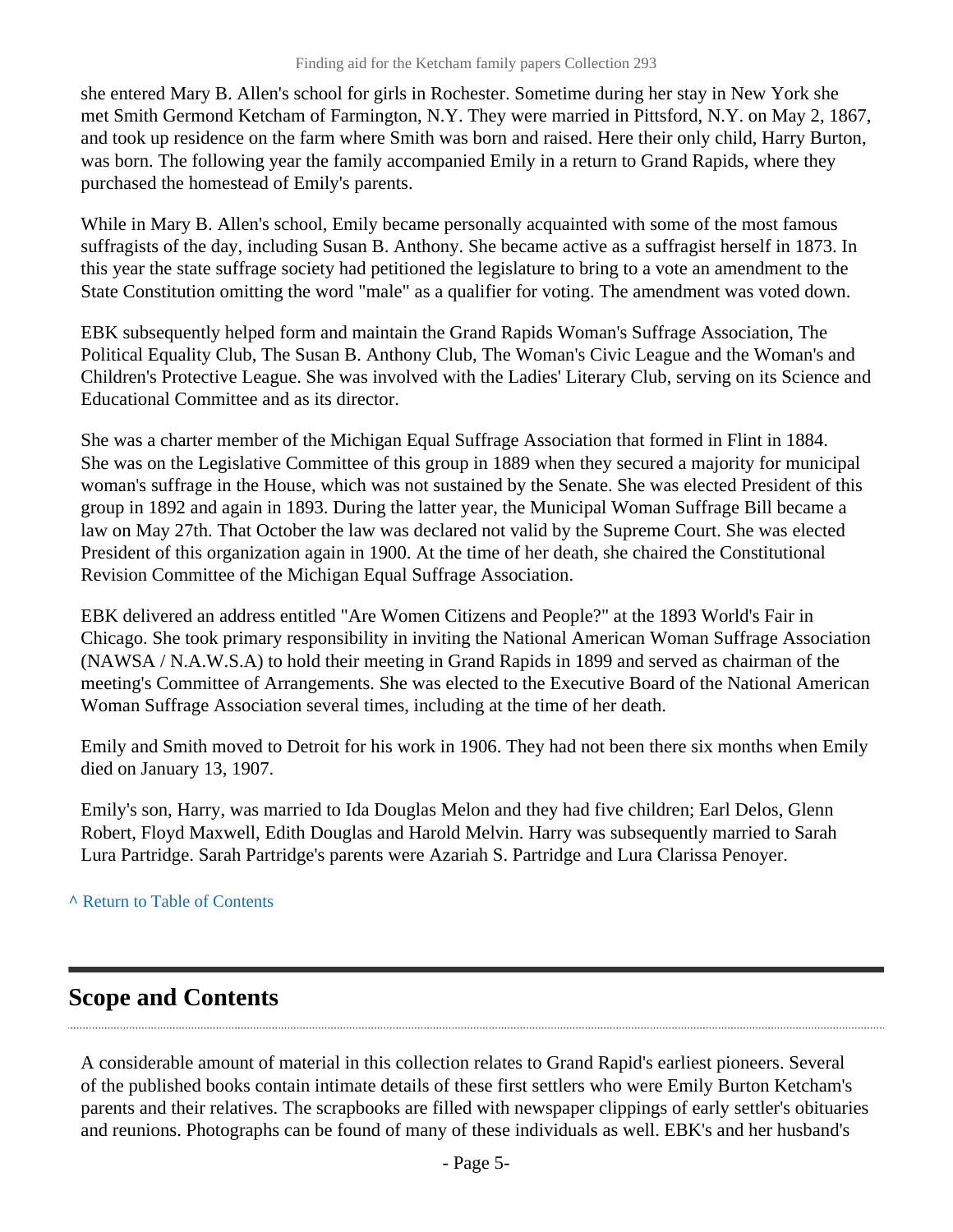genealogy, including their descendants and ancestors, are well documented in sources throughout this collection's series. An interesting tangent of the collection is a group of early material on the Partridge family. This is the family of EBK's only child, Harry's second wife (Sarah Partridge Ketcham).

The best source of information on Emily Burton Ketcham's suffrage activity is the second scrapbook. Newspaper articles relate everything from an appearance at a meeting by EBK to a full text of a speech given by her. This scrapbook contains literature pertaining to other suffragists. Also found in this scrapbook is some personal correspondence to EBK from other suffragists, including Caroline Bartlett Crane. The best synopsis of EBK's life is found in the booklet compiled by her friend, Mary Doe, on the occasion of EBK's death.

**^** [Return to Table of Contents](#page-1-0)

## <span id="page-5-0"></span>**Administrative Information**

#### **Publication Statement**

Grand Rapids Public Library, Grand Rapids History and Special Collections Department

111 Library Street NE Grand Rapids, Michigan 49503 [localhis@grpl.org](mailto:localhis@grpl.org) URL:<http://www.grpl.org>

#### **Immediate Source of Acquisition**

Margaret Ketcham, the Ketcham family. Accession number 2001.073.

Esther Ketcham Visser, Ruth Randall Hoch and Mary Lynn Randall, 2015.025.

#### **Custodial History**

Textile items originally accompanying this gift have been transferred to the Public Museum of Grand Rapids for better conservation.

**^** [Return to Table of Contents](#page-1-0)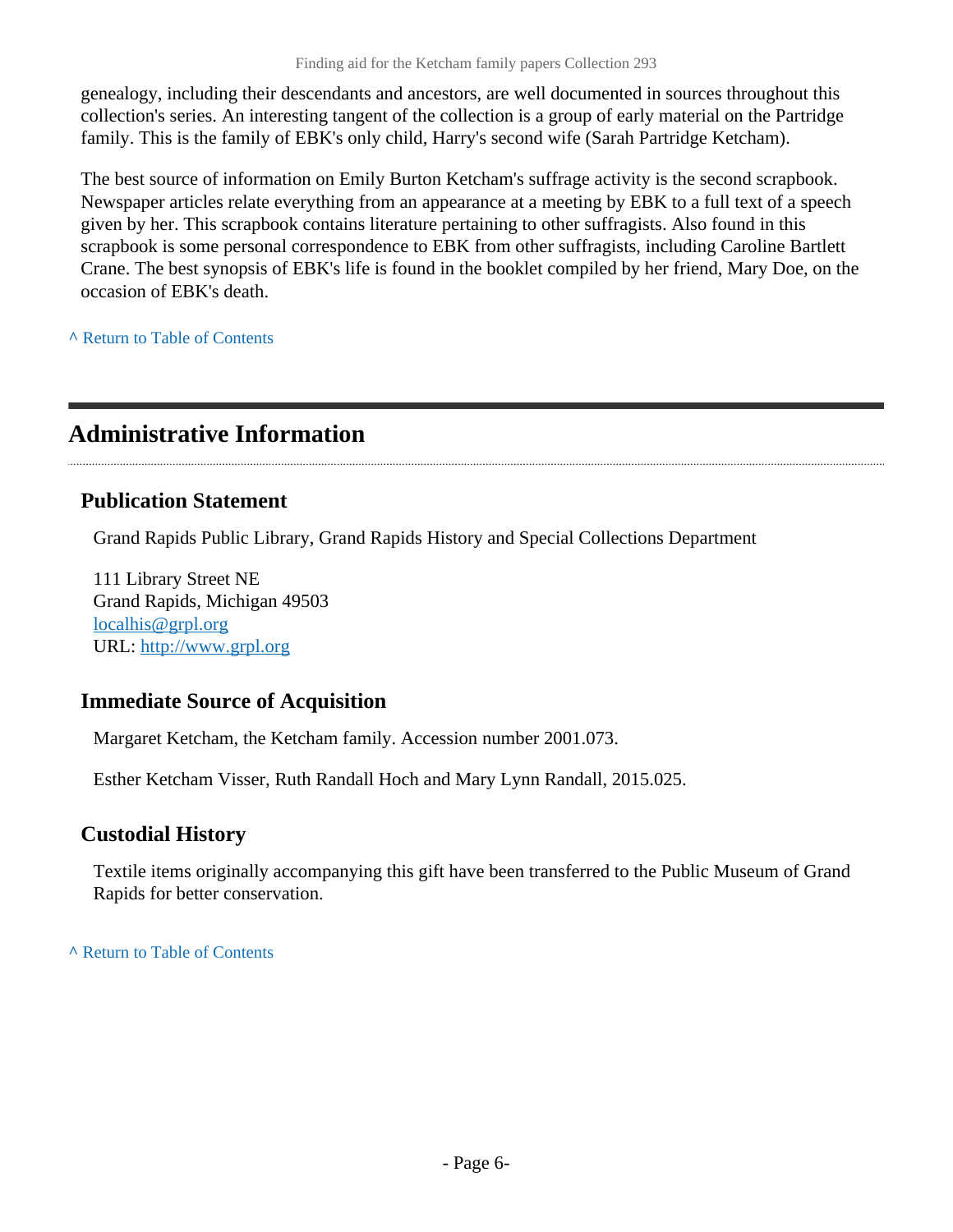## <span id="page-6-0"></span>**Related Materials**

### **Related Materials**

Coll. 127 Grand Rapids Public Library Woman's Suffrage Collection

Grand Rapids Magazine article RE Emily Burton Ketcham and the Ketcham Family materials by Jo Ellyn Clarey http://www.grmag.com/features/04-05/04-05.htm

Michigan Women's Hall of Fame

Greater Grand Rapids Women's History Council http://www.ggrwhc.org/ newsletterarchives-10\_99.php

Western Michigan University's Caroline Bartlett Crane Collection

Are We Citizens and People? / Mrs. Emily Burton Ketcham. http://digital.library.upenn.edu/women/ eagle/congress/ketcham.html

Ketcham family sites http://www.ketchamfamily.org/ketch\_individual.htm

#### **^** [Return to Table of Contents](#page-1-0)

## <span id="page-6-1"></span>**Controlled Access Headings**

- Women -- Suffrage -- Michigan -- History
- Frontier and pioneer life -- Michigan
- Grand Rapids (Mich.) -- History
- Suffragists -- Michigan -- Grand Rapids
- Ketcham, Emily B
- Ketcham (Grand Rapids, Mich.)
- Burton (Grand Rapids, Mich.)
- Partridge (Grand Rapids, Mich.)

## <span id="page-6-2"></span>**Collection Inventory**

#### <span id="page-6-3"></span>**Series I. Correspondence**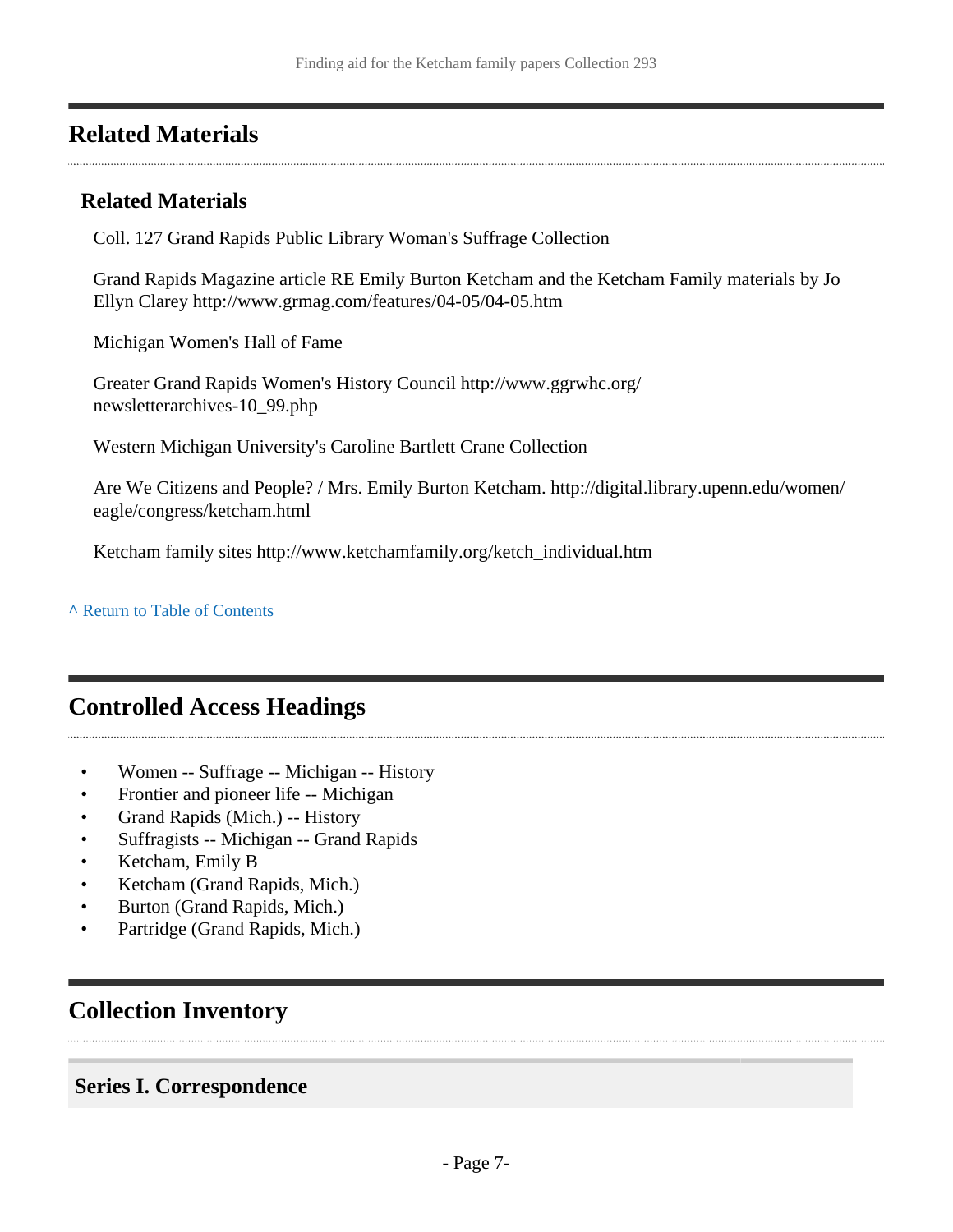#### **General**

Use the mirror photocopies of these original materials where possible, located in Box 9

#### <span id="page-7-0"></span>**To Azariah S. Partridge from Lura Penoyer Partridge**

| <b>Title/Description</b>                            | <b>Instances</b> |                     |  |
|-----------------------------------------------------|------------------|---------------------|--|
| Letter, 1860-04-01                                  | Box 1            | Folder <sub>4</sub> |  |
| Letter, 1860-10-19                                  | Box 1            | Folder <sub>4</sub> |  |
| Letter, 1861-06-02                                  | Box 1            | Folder 4            |  |
| Letter, 1861-08-04                                  | Box 1            | Folder 4            |  |
| Letter, 1861-09-01                                  | Box 1            | Folder <sub>4</sub> |  |
| Letter, 1864-10-23                                  | Box 1            | Folder <sub>4</sub> |  |
| To unknown from Lura, n.d. (page 5 of letter, torn) | Box 1            | Folder 4            |  |
| <b>Usage Photocopies</b>                            | Box 9            | Folder <sub>4</sub> |  |
| <b>To Lura from Louisa</b>                          |                  |                     |  |
| <b>Title/Description</b>                            | <b>Instances</b> |                     |  |
| Letter, 1863-04-03                                  | Box 1            | Folder 5            |  |
|                                                     |                  |                     |  |
| Letter, 1863-06-07                                  | Box 1            | Folder 5            |  |

## <span id="page-7-2"></span><span id="page-7-1"></span>**Title/Description Instances** From Olive M. Fenner, 1856-18-03 Box 1 Folder 6 From Carrie, 1862-02-03 Box 1 Folder 6 From Helen Beecher, 1863-01-02 Box 1 Folder 6 To "Sister" from Floyd Penoyer, 1863-15-02 Box 1 Folder 6 To Mr. and Mrs. A.S. Partridge from [J.W.Petter], 1863-07-06 Box 1 Folder 6 To "Mother" (Mrs. A.S. Partridge according to envelope) from unknown, (letter is torn and includes page in child's handwriting), 1886-28-04 Box 1 Folder 6 Usage Photocopies Box 9 Folder 6

#### <span id="page-7-3"></span>**To Lura from Azariah**

| <b>Title/Description</b> | <b>Instances</b> |                     |
|--------------------------|------------------|---------------------|
| Letter, 1860-01-25       | Box 1            | Folder <sub>7</sub> |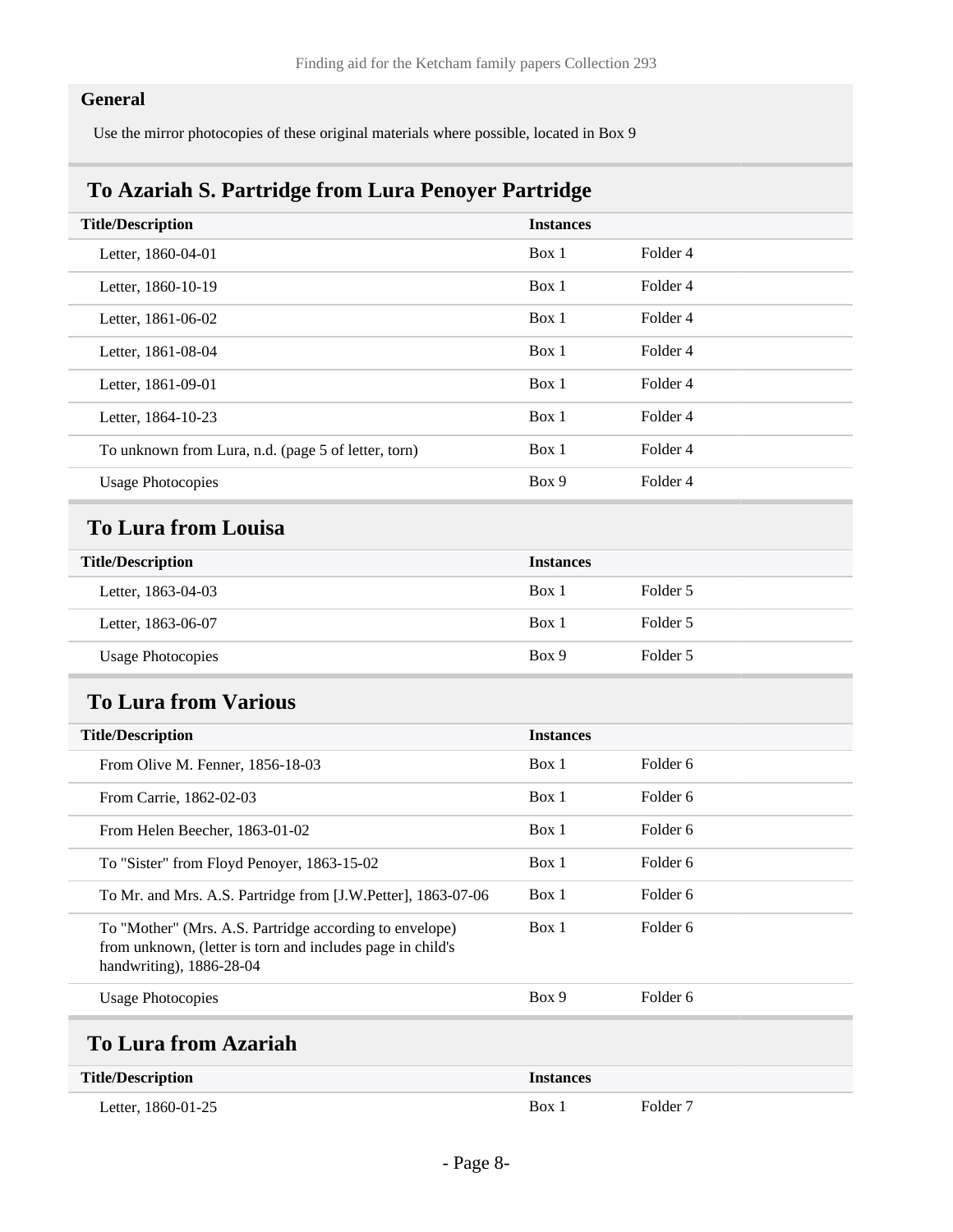| Letter, 1861-08          | Box 1 | Folder <sub>7</sub> |
|--------------------------|-------|---------------------|
| Letter, 1861-10-16       | Box 1 | Folder 7            |
| Letter, 1861-12-01       | Box 1 | Folder <sub>7</sub> |
| <b>Usage Photocopies</b> | Box 9 | Folder <sub>7</sub> |

## <span id="page-8-0"></span>**To "The Clergy" from A.S. Partridge, n.d.**

| <b>Title/Description</b>                                  | <b>Instances</b> |          |
|-----------------------------------------------------------|------------------|----------|
| Correspondence. To "The Clergy" from A.S. Partridge, n.d. | Box 1            | Folder 8 |
| Usage Photocopies                                         | Box 9            | Folder 8 |

## <span id="page-8-1"></span>**To Emily Burton Ketcham ("Bird") from Smith G. Ketcham**

| <b>Title/Description</b>                          | <b>Instances</b> |          |
|---------------------------------------------------|------------------|----------|
| Letter, (includes newspaper clipping), 1898-06-07 | Box 1            | Folder 9 |
| Letter, 1898-08-26                                | Box 1            | Folder 9 |
| Letter, (second letter, same date), 1898-08-26    | Box 1            | Folder 9 |
| Letter, 1898-08-30                                | Box 1            | Folder 9 |
| <b>Usage Photocopies</b>                          | Box 9            | Folder 9 |

## <span id="page-8-2"></span>**To Smith from Emily**

| <b>Title/Description</b>                   | <b>Instances</b> |           |  |
|--------------------------------------------|------------------|-----------|--|
| Letter, 1905-01-25                         | Box 1            | Folder 10 |  |
| Letter, 1905-01-27                         | Box 1            | Folder 10 |  |
| Letter, 1905-02-07                         | Box 1            | Folder 10 |  |
| Three letters found inside single envelope | Box 1            | Folder 10 |  |
| <b>Usage Photocopies</b>                   | Box 9            | Folder 10 |  |
| Letter, 1905-01-01                         | Box 1            | Folder 11 |  |
| Letter, 1905-02-11                         | Box 1            | Folder 11 |  |
| Letter, 1905-02-14                         | Box 1            | Folder 11 |  |
| Letter, 1905-02-22                         | Box 1            | Folder 11 |  |
| Letter, 1905-03-03                         | Box 1            | Folder 11 |  |
| Letter, 1905-03-05                         | Box 1            | Folder 11 |  |
| Letter, 1905-03-09                         | Box 1            | Folder 11 |  |
| Letter, 1905-03-12                         | Box 1            | Folder 11 |  |
| Letter, 1905-04-03                         | Box 1            | Folder 11 |  |
|                                            |                  |           |  |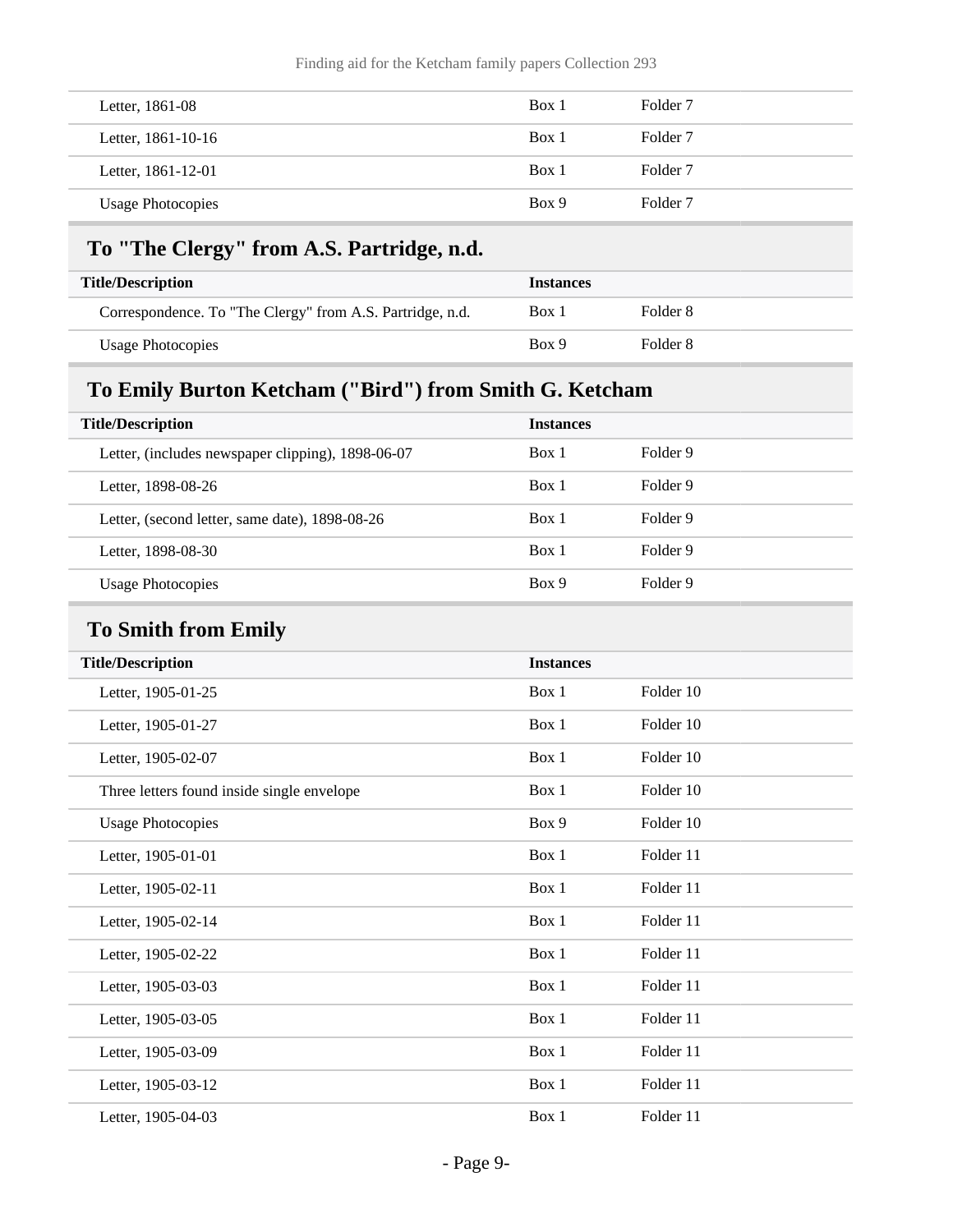| Letter, 1905-04-06                        | Box 1 | Folder 11 |
|-------------------------------------------|-------|-----------|
| Letter, 1905-04-07                        | Box 1 | Folder 11 |
| Letter. (with pressed leaves), 1905-04-17 | Box 1 | Folder 11 |
| Letter, 1905-05-01                        | Box 1 | Folder 11 |
| Letter. (with envelope), $1905-05-10$     | Box 1 | Folder 11 |
| Letter, 1905-06-13                        | Box 1 | Folder 11 |
| <b>Usage Photocopies</b>                  | Box 9 | Folder 11 |
|                                           |       |           |

## <span id="page-9-0"></span>**To "My Dear Edith" from "Grandma"**

| <b>Title/Description</b>                      | <b>Instances</b> |           |
|-----------------------------------------------|------------------|-----------|
| To "My Dear Edith" from "Grandma", 1905-07-06 | Box 1            | Folder 12 |
| Usage Photocopies                             | Box 9            | Folder 12 |

### <span id="page-9-1"></span>**Between Other Ketcham Family**

| <b>Title/Description</b>                                                                          | <b>Instances</b> |           |  |
|---------------------------------------------------------------------------------------------------|------------------|-----------|--|
| To "Brother, Sister and family" from Jennie E. Whitney (with<br>hair sample enclosed), 1879-11-28 | Box 1            | Folder 13 |  |
| To Edith from Glenn Ketcham, 1906-03-26                                                           | Box 1            | Folder 13 |  |
| To Floyd Ketcham from Earl Ketcham, 1918-08-08                                                    | Box 1            | Folder 13 |  |
| To "Dear Son Glenn" from "Mother and Father", 1926-02-17                                          | Box 1            | Folder 13 |  |
| To "Dear Daughter Ruth" from "Mother and Dad", 1932-02-21                                         | Box 1            | Folder 13 |  |
| To "Dear Floyd" from unknown, 1950-02-29                                                          | Box 1            | Folder 13 |  |
| To "Dear Uncle Floyd" from "John" (same paper and type face<br>as above letter), 1950-04-13       | Box 1            | Folder 13 |  |
| To F.M. Ketcham from Barbara and Charles Ketcham,<br>1970-12-28                                   | Box 1            | Folder 13 |  |
| Valentine to Suzanne and Nancy from John, n.d.                                                    | Box 1            | Folder 13 |  |
| Valentine to unknown from John B. Ketcham, n.d.                                                   | Box 1            | Folder 13 |  |
| <b>Usage Photocopies</b>                                                                          | Box 9            | Folder 13 |  |

## <span id="page-9-2"></span>**To Nancy Johnston from Francine Krasno**

| <b>Title/Description</b>                                                                                                                                | <b>Instances</b> |           |
|---------------------------------------------------------------------------------------------------------------------------------------------------------|------------------|-----------|
| To Nancy Johnston from Francine Krasno, Associate Editor of<br>The Papers of Elizabeth Cady Stanton and Susan B. Anthony<br>(with envelope), 1981-07-29 | Box 1            | Folder 14 |
| <b>Usage Photocopies</b>                                                                                                                                | Box 9            | Folder 14 |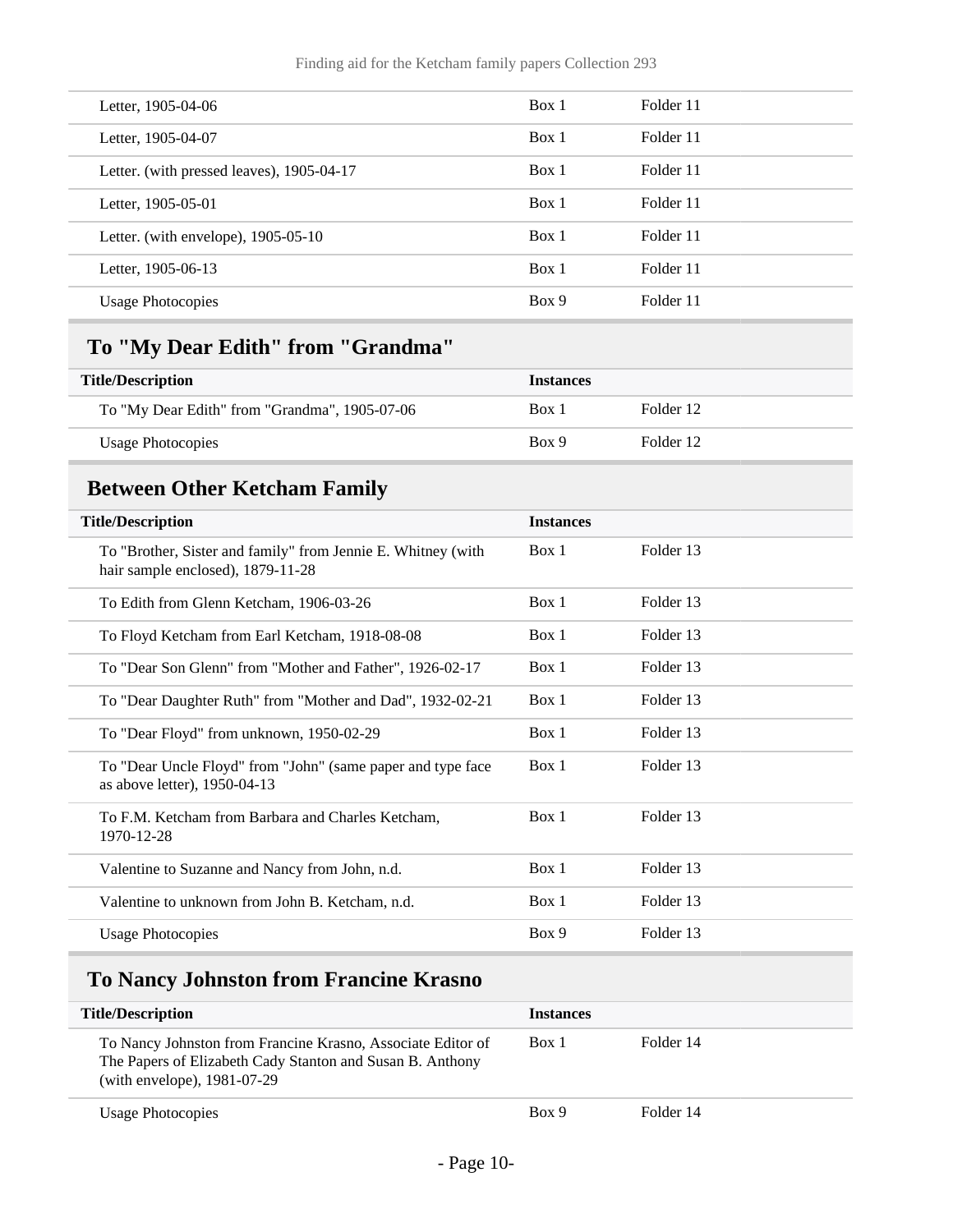### <span id="page-10-0"></span>**Two envelopes**

| <b>Title/Description</b>                                                           | <b>Instances</b> |           |
|------------------------------------------------------------------------------------|------------------|-----------|
| Two envelopes, one addressed to Harry B. Ketcham found with<br>the correspondence. | Box 1            | Folder 15 |
| Usage Photocopies                                                                  | Box 9            | Folder 15 |

#### **^** [Return to Table of Contents](#page-1-0)

### <span id="page-10-1"></span>**Series II. Family Documents**

### <span id="page-10-2"></span>**Subseries A. Listed by Family**

### **Partridge Family**

| <b>Title/Description</b>                                                                                                            | <b>Instances</b> |           |
|-------------------------------------------------------------------------------------------------------------------------------------|------------------|-----------|
| Teaching certification for Lura Penoyer, 1857 and 1859                                                                              | Box 1            | Folder 16 |
| Receipt for payment from Sarah L. Partridge to R. Cathcart,<br>Livery, 1903-07-01                                                   | Box 1            | Folder 16 |
| Receipt for payment from Sarah L. Partridge for burial of A.S.<br>Partridge, 1904-02-17                                             | Box 1            | Folder 16 |
| Note with figures                                                                                                                   | Box 1            | Folder 16 |
| Receipt for payment from Sarah L. Partridge to Warren L.<br>Potter, Funeral Director, 1904-03-08                                    | Box 1            | Folder 16 |
| Envelope marked "Partridge Family, Mrs. Harry B. Ketcham,<br>Grand Rapids, Mich"                                                    | Box 1            | Folder 16 |
| <b>Usage Photocopies</b>                                                                                                            | Box 9            | Folder 16 |
| Warrant appointing Jacob Penoyer second sergeant of a<br>company of militia (oversize), 1804-09-08                                  | Box 8            | Folder 1  |
| Newspaper clipping labelled "Mrs. Penoyer" (oversize),<br>1861-11-04                                                                | Box 8            | Folder 1  |
| Safe passage document for Azariah S. and Lura Partridge<br>from the Consulate of the U.S. at Sarnia, C.W. (oversize),<br>1865-02-28 | Box 8            | Folder 1  |
| <b>Burton Family</b>                                                                                                                |                  |           |
| <b>Title/Description</b>                                                                                                            | <b>Instances</b> |           |
| Receipt for Elizabeth Burton from Allen Durfee, Funeral<br>Director, 1887-06-16                                                     | Box 1            | Folder 17 |

Tax history of property in Josiah Burton subdivision, 1942-07-01

Box 1 Folder 17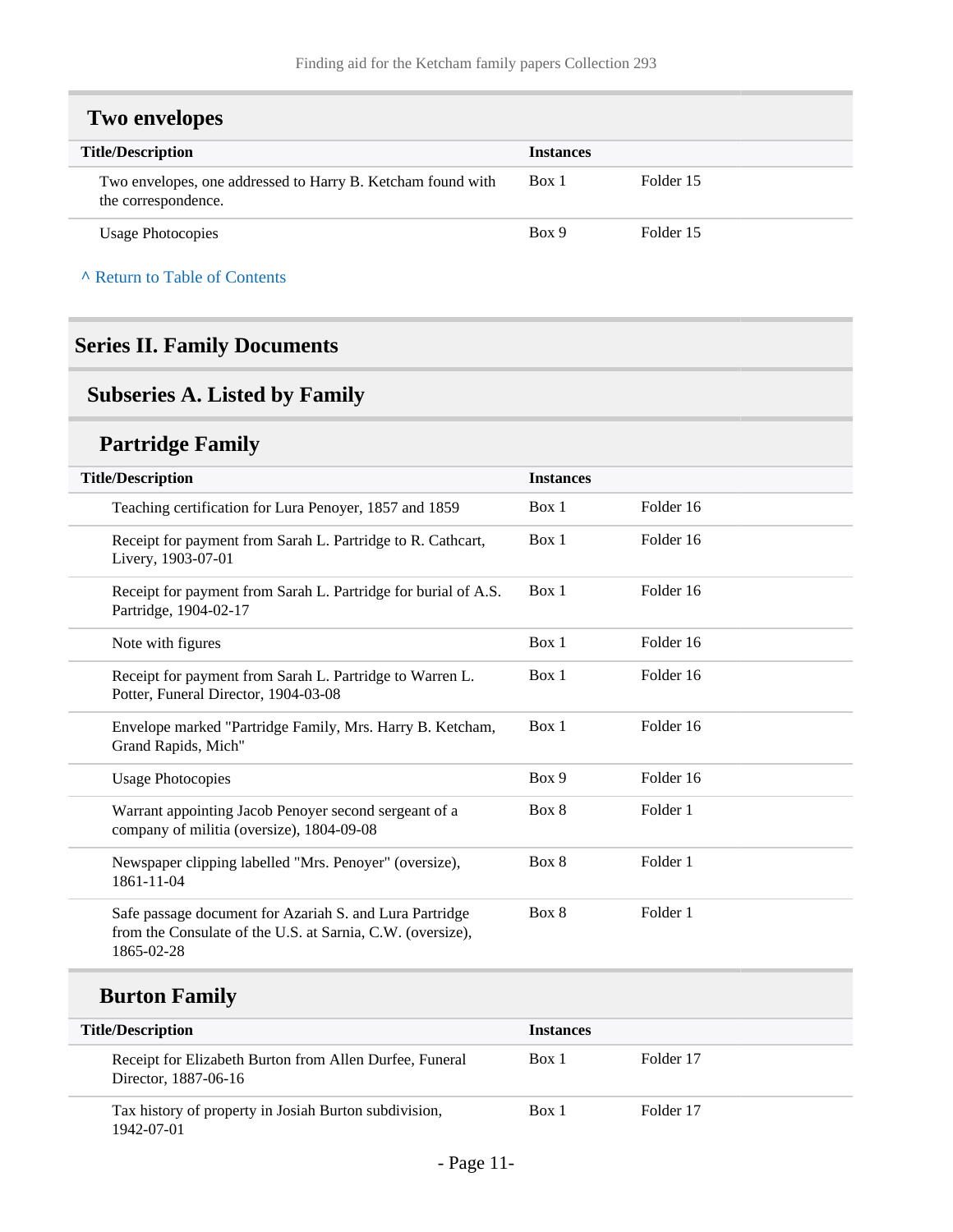## **Ketcham Family**

## **Smith G. Ketcham/Civil War documents**

| <b>Title/Description</b> |                                                                                                                                                     | <b>Instances</b> |                      |
|--------------------------|-----------------------------------------------------------------------------------------------------------------------------------------------------|------------------|----------------------|
|                          | Discharge from service for Smith G. Ketcham, 1863-01-21                                                                                             | Box 1            | Folder 18            |
|                          | Issue of Pension to Smith G. Ketcham, 1879-03-19                                                                                                    | Box 1            | Folder 18            |
|                          | Pension Certificate of Smith G. Ketcham, 1883-05-26                                                                                                 | Box 1            | Folder 18            |
|                          | Master Mason Certificate for Smith G. Ketcham, 12/24/188?                                                                                           | Box 1            | Folder 18            |
|                          | Kent County Probate Court Discharge of Executor for the<br>estate of Smith G. Ketcham, 1909-09-16                                                   | Box 1            | Folder 18            |
|                          | Permission to travel to Michigan from a hospital in Chicago<br>for seven days for Smith G. Ketcham, private, n.d.                                   | Box 1            | Folder 18            |
|                          | <b>Usage Photocopies</b>                                                                                                                            | Box 9            | Folder 18            |
|                          | Newspaper clipping with "Card of Thanks" from Smith G.<br>Ketcham for sympathy and kindness expressed upon the<br>death of Mrs. Ketcham, 1907-01-18 | Box 1            | Folder 19            |
|                          | Envelope addressed to Smith G. Ketcham from the<br>Department of the Interior, 1907-03-05                                                           | Box 1            | Folder 19            |
|                          | <b>Usage Photocopies</b>                                                                                                                            | Box 9            | Folder 19            |
|                          | Letter from unknown to "Arch. & Hist. Soc., Albany, NY",<br>1981-09-16                                                                              | Box 1            | Folder <sub>20</sub> |
| n.d.                     | Letter from "Stan" of "Sons of Sherman's March to the Sea",                                                                                         | Box 1            | Folder <sub>20</sub> |
|                          | Usage photocopies                                                                                                                                   | Box 9            | Folder 20            |

## **Harry B. Ketcham and wives**

| <b>Title/Description</b>                                                                             | <b>Instances</b> |                      |
|------------------------------------------------------------------------------------------------------|------------------|----------------------|
| Purchase of cemetery lot by Harry B. Ketcham from Mount<br>Hope Cemetery (Lansing, MI), 1903-03-30   | Box 1            | Folder 21            |
| Purchase of a cemetery lot by Harry B. Ketcham from<br>Mount Hope Cemetery (Lansing, MI), 1911-06-21 | Box 1            | Folder 21            |
| Receipt for payment from Harry B. Ketcham to Mount Hope<br>Cemetery, 1911-06-22                      | Box 1            | Folder 21            |
| Purchase of a cemetery lot by Harry B. Ketcham from<br>Mount Hope Cemetery (Lansing, MI), 1916-03-02 | Box 1            | Folder 21            |
| Mortgage of Harry B. Ketcham and Sarah L. Ketcham,<br>1917-07-25                                     | Box 1            | Folder <sub>21</sub> |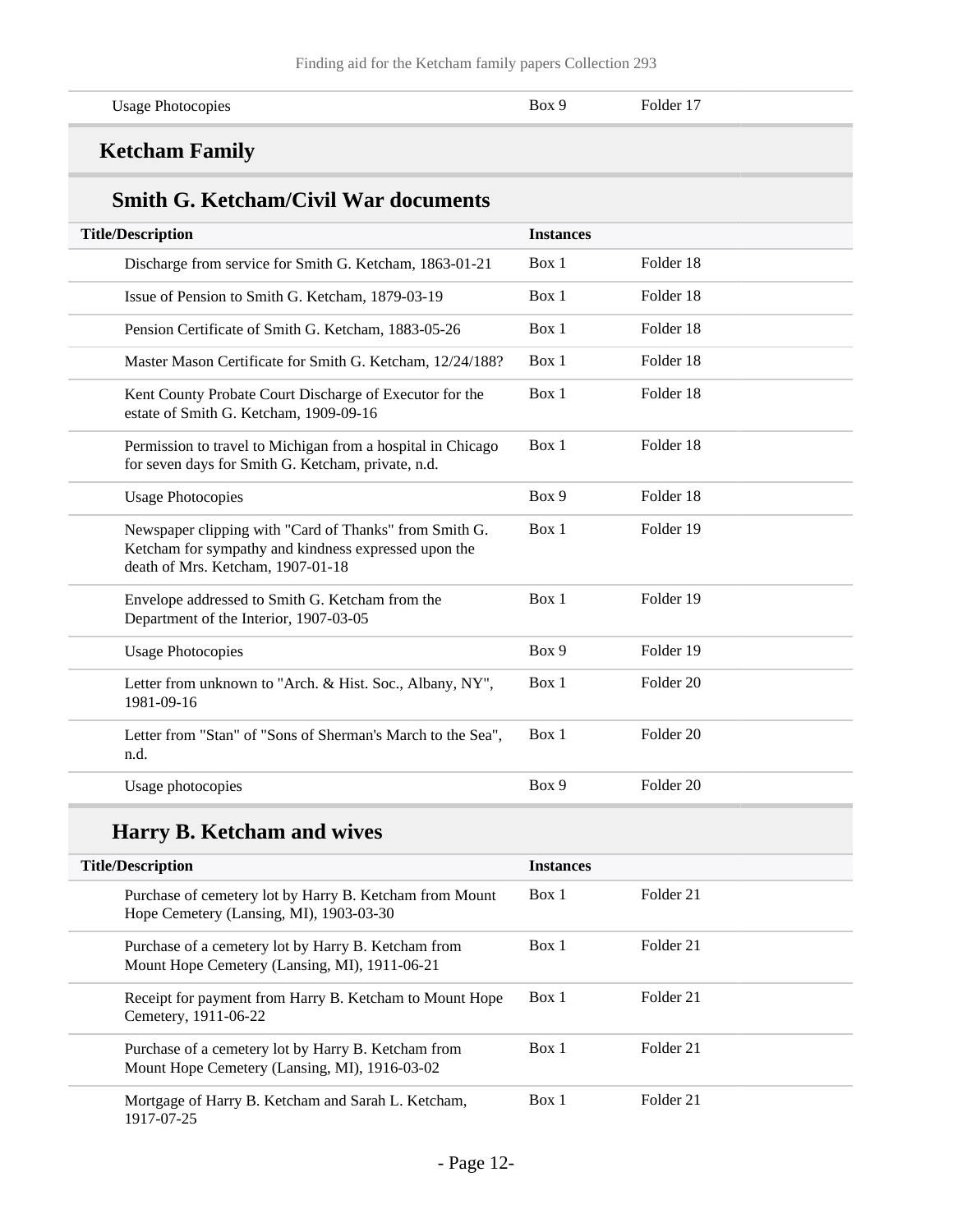| Receipt for donation of pistol from Mrs. Harry B. Ketcham                                           | Box 1 | Folder 21 |
|-----------------------------------------------------------------------------------------------------|-------|-----------|
| to the War Museum in the [Michigan] State Capitol,<br>1921-11-03                                    |       |           |
| Receipt for payment from Harry B. and Sarah L. Ketcham to<br>Boatmen's Bank of Missouri, 1926-03-27 | Box 1 | Folder 21 |
| Receipts for payment from Harry B. Ketcham to Oak Hill<br>Cemeteries, 1928-09-11 - 1935-12-20       | Box 1 | Folder 21 |
| Certificate of Death for Harry Burton Ketcham, (two<br>copies), 1937-07-25                          | Box 1 | Folder 21 |
| Warranty Deed of Sarah L. Ketcham to Earl D. Ketcham,<br>1937-11-09                                 | Box 1 | Folder 21 |
| Usage photocopies                                                                                   | Box 9 | Folder 21 |

## **Sarah L. Ketcham/Mining Companies**

| <b>Title/Description</b>                                                                                                                    | <b>Instances</b> |                      |
|---------------------------------------------------------------------------------------------------------------------------------------------|------------------|----------------------|
| Certificates of Stock for Sarah L. (Partridge)                                                                                              | Box 1            | Folder <sub>22</sub> |
| Ketcham from the Belzora-Bassick Mining Company.,<br>1906-09-04 - 1911-02-26                                                                | Box 1            | Folder <sub>22</sub> |
| Contracts between Sarah L. Partridge and Belzora-Bassick<br>Mining Companyand 11/10/1906, 1906-10-15                                        | Box 1            | Folder <sub>22</sub> |
| Receipts of Sarah L. (Partridge) Ketcham from the Belzora-<br>Bassick Mining Company, 1906-10-15 - 1923-06-01                               | Box 1            | Folder <sub>22</sub> |
| Correspondence to Sarah L. Ketcham regarding her stock<br>in the Belzora-Bassick Mining Co. of Eaton Rapids, MI,<br>1913-07-01 - 1923-05-02 | Box 1            | Folder <sub>22</sub> |
| Certificates of Stock for Sarah L. Ketcham from the Gold<br>Creek Mining Company, 1923-09-14                                                | Box 1            | Folder <sub>22</sub> |
| To unknown from Gold Creek Mining Company,<br>1941-03-31                                                                                    | Box 1            | Folder <sub>22</sub> |
| Envelope labeled Mrs. Sarah L. Ketcham with handwritten<br>note, "Mining Stock"                                                             | Box 1            | Folder <sub>22</sub> |
| Usage photocopies                                                                                                                           | Box 9            | Folder <sub>22</sub> |

## **Glenn Robert Ketcham**

| <b>Title/Description</b>                                               | <b>Instances</b> |          |
|------------------------------------------------------------------------|------------------|----------|
| Receipts for Glenn R. Ketcham from various, 1935-10-17 -<br>1950-10-07 | Box 2            | Folder 1 |
| Will of Glenn Robert Ketcham (two copies), 1947-03-11                  | Box 2            | Folder 1 |
| Certificate of Death for Glenn Ketcham, 1950-02-12                     | Box 2            | Folder 1 |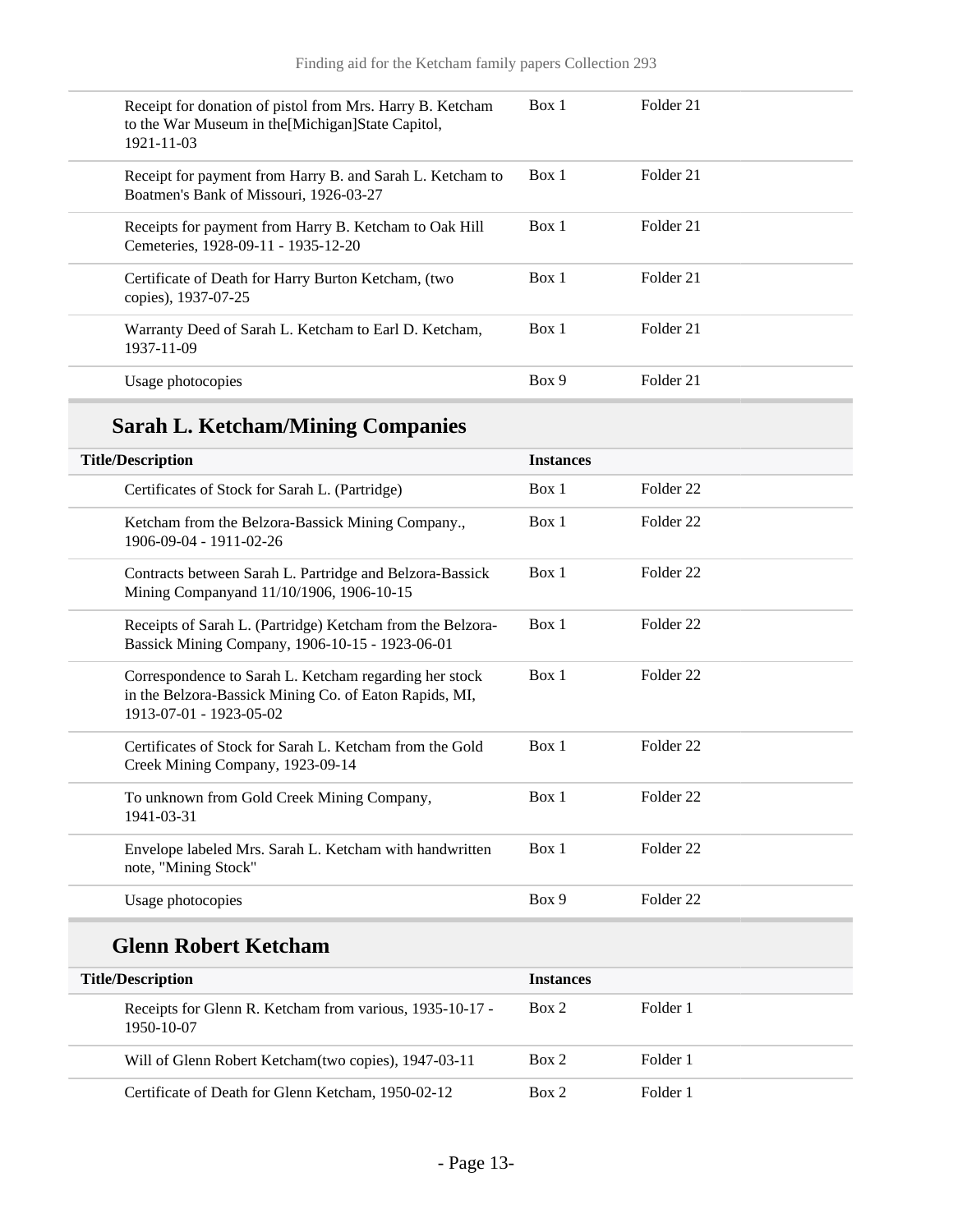| Probate court documents for Glenn R. Ketcham, 5/17/1950<br>and 6/16/1950 and undated newspaper clipping  | Box 2            | Folder 1             |
|----------------------------------------------------------------------------------------------------------|------------------|----------------------|
| Letter to John Ketcham from the Social Security<br>Administration regarding Glenn R. Ketcham, 1950-06-20 | Box 2            | Folder 1             |
| Usage photocopies                                                                                        | Box 9            | Folder <sub>22</sub> |
| <b>Earl and Esther Ketcham</b>                                                                           |                  |                      |
| <b>Title/Description</b>                                                                                 | <b>Instances</b> |                      |
| Warranty Deed of Earl D. Ketcham to Esther L. Ketcham,<br>1941-11-26                                     | Box 2            | Folder <sub>2</sub>  |
| Certificate of Birth for Earl D. Ketcham (with envelope),<br>1942-04-17                                  | Box 2            | Folder <sub>2</sub>  |
| Mortgage of Esther L. Ketcham, 1942-07-03                                                                | Box 2            | Folder <sub>2</sub>  |
| Mortgage Note of Esther L. Ketcham, 1942-07-03                                                           | Box 2            | Folder <sub>2</sub>  |
| Discharge of mortgage for Esther L. Ketcham, 1948-01-05                                                  | Box 2            | Folder <sub>2</sub>  |
| <b>Subseries B. Genealogical Notes</b>                                                                   |                  |                      |
| <b>Title/Description</b>                                                                                 | <b>Instances</b> |                      |
|                                                                                                          |                  |                      |

<span id="page-13-0"></span>

| Genealogical notes on the Partridge family                 | Box 2 | Folder 3 |
|------------------------------------------------------------|-------|----------|
| (Includes one piece on a reunion in oversize)              | Box 8 | Folder 2 |
| Genealogical notes on the Guild, Burton and Ketcham family | Box 2 | Folder 4 |

## <span id="page-13-1"></span>**Subseries C. Journals**

| <b>Title/Description</b>                                                                                                | <b>Instances</b> |          |
|-------------------------------------------------------------------------------------------------------------------------|------------------|----------|
| Diary of Elizabeth Burton, 1844                                                                                         | Box 2            | Folder 5 |
| Journal of Emily Weed, 1854-09-01 - 1855-07-14                                                                          | Box 2            | Folder 6 |
| "S.G. Ketcham, Nortons Mills, Ontario Co., New York" Daily<br>pocket diary for the year 1862 (with some transcriptions) | Box 2            | Folder 7 |
| Pocket diary, probably also Smith Ketcham's, 1863                                                                       | Box 2            | Folder 8 |

**^** [Return to Table of Contents](#page-1-0)

## <span id="page-13-2"></span>**Series III. Photographs**

## <span id="page-13-3"></span>**Subseries A. Individual photos.**

## **Emily Burton Ketcham**

**Title/Description Instances**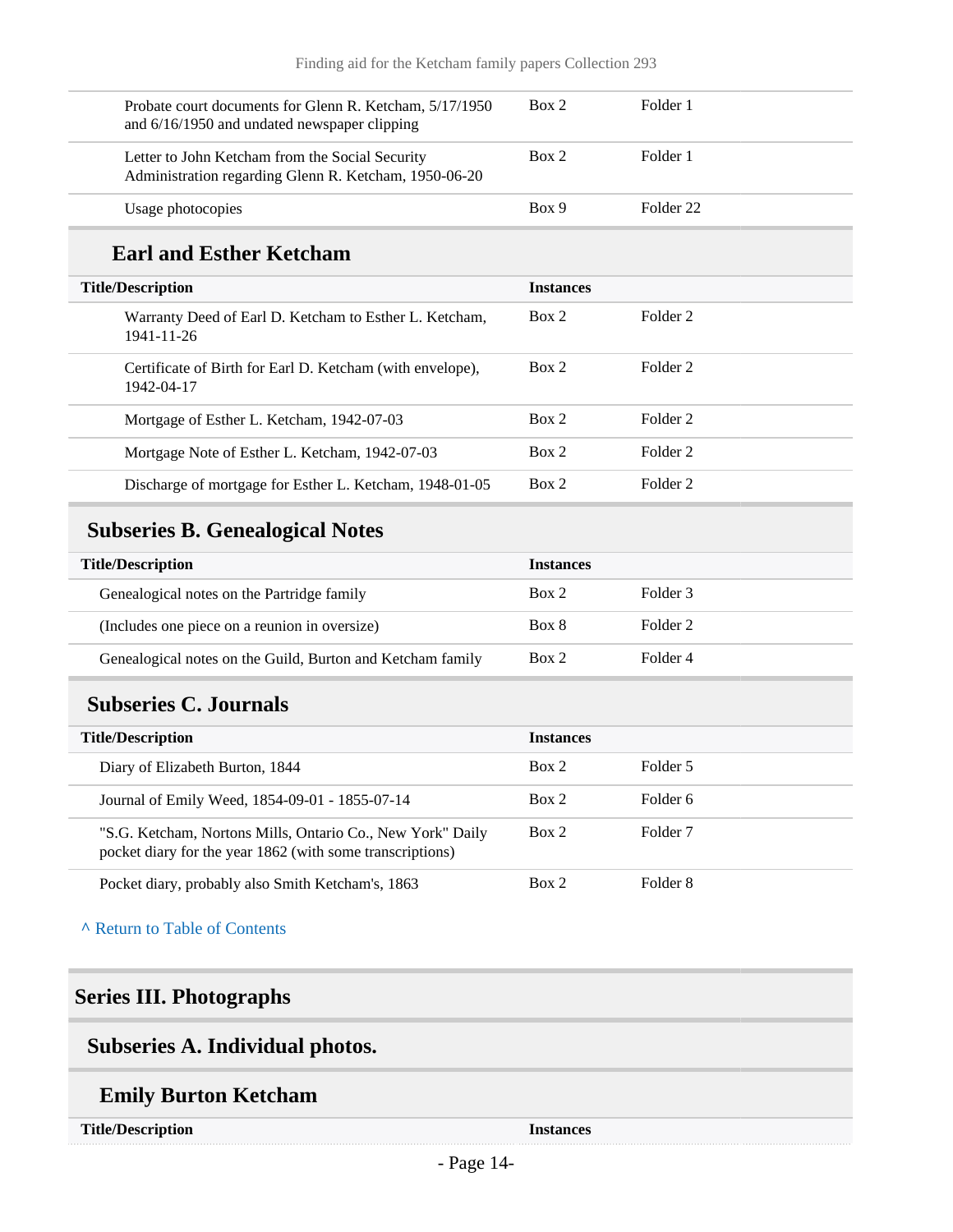"Emily Burton Ketcham, Grand Rapids, Mich., Dec. 25, 1904" Arthur Studio, Detroit (two copies of same portrait photos), 1904-12-25 Box 2 Folder 12

### **"Smith G. Ketcham" n.d.**

| <b>Title/Description</b>                                                                                    | <b>Instances</b> |           |
|-------------------------------------------------------------------------------------------------------------|------------------|-----------|
| Portrait photo with handwritten ID below image                                                              | Box 2            | Folder 13 |
| Man in field surrounded by sheep, wearing a hat, holding a hat<br>in left hand. Verso handwritten ID notes. | Box 2            | Folder 13 |

#### **Street scenes**

| <b>Title/Description</b>                                                                                           | <b>Instances</b> |           |
|--------------------------------------------------------------------------------------------------------------------|------------------|-----------|
| "Ketcham & Burton, Lime Cement. Sewer Pipe." n.d. Two<br>men stand before storefront at number "14" street unknown | Box 2            | Folder 14 |
| Snowy view of house at "Second & Bagg, Detroit, Mich,<br>1900"                                                     | Box 2            | Folder 14 |

## **People**

| <b>Title/Description</b>                                                                                                                                                                              | <b>Instances</b> |           |  |
|-------------------------------------------------------------------------------------------------------------------------------------------------------------------------------------------------------|------------------|-----------|--|
| "Harriet Burton" n.d. Seated near spinning wheel in colonial<br>dress                                                                                                                                 | Box 2            | Folder 15 |  |
| Bayne, GR. Image published in a couple of books.                                                                                                                                                      | Box 2            | Folder 15 |  |
| Photo postcard of "Gideon & Mary Herendeen, Your Uncle &<br>Aunt"                                                                                                                                     | Box 2            | Folder 15 |  |
| Group of six men standing on the steps of a large public<br>building. "Capitol Police 1903, Lansing, Mich." Group of men<br>all identified, including H.B. Ketcham, standing on the capitol<br>stairs | Box 2            | Folder 16 |  |

### **Harry Ketcham**

| <b>Title/Description</b>                                                                                                                                  | <b>Instances</b> |           |
|-----------------------------------------------------------------------------------------------------------------------------------------------------------|------------------|-----------|
| Family group. "Christmas Greetings, Esther, Earl & John" n.d.<br>Man, woman, and infant seated on a table                                                 | Box 2            | Folder 17 |
| People.                                                                                                                                                   |                  |           |
| <b>Title/Description</b>                                                                                                                                  | <b>Instances</b> |           |
| "John Burton Ketcham, World War II" n.d. ca. 1940's. Man in<br>flight gear, portrait photo.                                                               | Box 2            | Folder 18 |
| [Edith Burton Ketcham] Shows a small girl with two dogs.<br>(Fading image; small photo identical to one in an album,<br>which provides the identification | Box 2            | Folder 18 |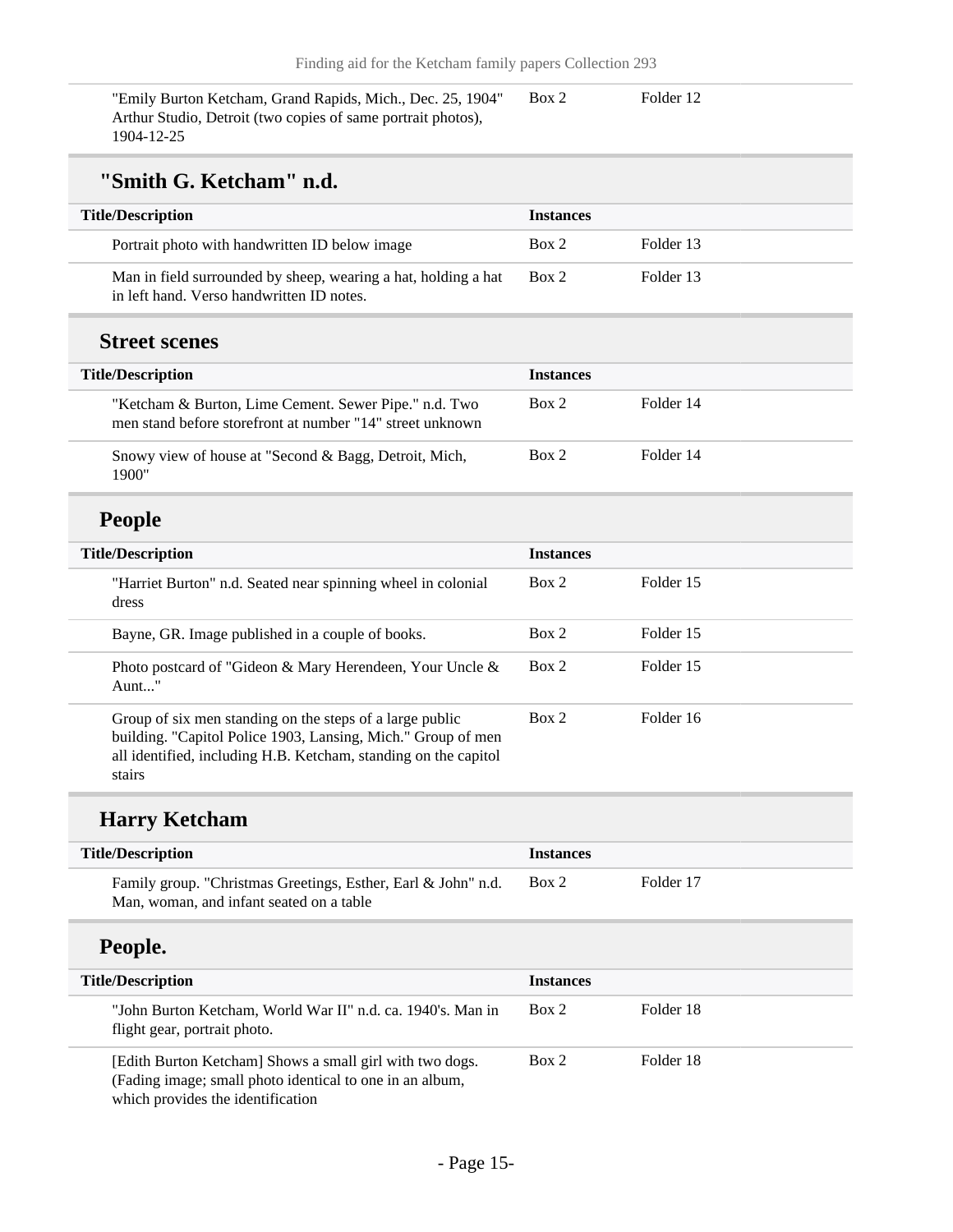| o omini ya serengini                                                                                                                                                              |                  |                      |  |
|-----------------------------------------------------------------------------------------------------------------------------------------------------------------------------------|------------------|----------------------|--|
| <b>Title/Description</b>                                                                                                                                                          | <b>Instances</b> |                      |  |
| "Johnny Ketcham, Grd. Rpds. Mich, Oct. 1927" Shows a<br>small boy seated with a dog, on the steps leading to a door,<br>screen door, with flower pots on the porch side rails.    | Box 2            | Folder 19            |  |
| Unidentified photo, possibly same child. Portrait photo of a<br>boy in a sailor suit, short pants, seated on a stool with one leg<br>under the other.                             | Box 2            | Folder 19            |  |
| People.                                                                                                                                                                           |                  |                      |  |
| <b>Title/Description</b>                                                                                                                                                          | <b>Instances</b> |                      |  |
| "Ida Douglas Ketcham" n.d. Portrait photo. (two copies of<br>same image of a young woman in profile)                                                                              | Box 2            | Folder <sub>20</sub> |  |
| "Mr. and Mrs. Mellin, Ida Ketcham's foster parents" n.d.<br>Couple standing, formal portrait setting behind them. Man has<br>hat in left hand and right hand on woman's shoulder. | Box 2            | Folder <sub>20</sub> |  |
| Portrait photos.                                                                                                                                                                  |                  |                      |  |
| <b>Title/Description</b>                                                                                                                                                          | <b>Instances</b> |                      |  |
| "Mary L. Doe" n.d. Harman & Verner Studio, Bay City, Mich.                                                                                                                        | Box 2            | Folder 21            |  |
| "Yours for equality, Mary L. Doe, Bay City, Mich." n.d. C? E.<br>Kerr, photographer, Saginaw                                                                                      | Box 2            | Folder 21            |  |
| "Lucy Stone Blackwell" n.d. Portrait photo. Norman<br>Photographic Co., Boston                                                                                                    | Box 2            | Folder <sub>22</sub> |  |
| "N. Margaret Downs, Grand Rapids, Mich" n.d. Portrait photo<br>(1 3/10/2008) Poisson(?), photographer,  Division, Grand<br>Rapids                                                 | Box 2            | Folder 23            |  |
| "Mrs. Hattie Fiske" n.d. Portrait photo (1 3/10/2008) Bayne                                                                                                                       | Box 2            | Folder 24            |  |
| "Mrs. May S. Knaggs, Nov. 1892" Portrait photo (1<br>3/10/2008) Harman & Verner, Bay City                                                                                         | Box 2            | Folder <sub>25</sub> |  |
| "Mrs. Frank Warren" n.d. Portrait photo (1 3/10/2008)                                                                                                                             | Box 2            | Folder 26            |  |
| "Mr. and Mrs. Melvin E. Root, Bay City, Mich, ca. 1900 or<br>1908.                                                                                                                | Box 2            | Folder 27            |  |
| <b>Unidentified</b>                                                                                                                                                               |                  |                      |  |
| <b>Title/Description</b>                                                                                                                                                          | <b>Instances</b> |                      |  |
| Soldier (perhaps WWI era) Portrait photo still attached to<br>brown paper studio covers.                                                                                          | Box 2            | Folder 28            |  |
| ca. 1950's family group standing outside, including man and<br>boy on back row and three girls on front row.                                                                      | Box 2            | Folder 28            |  |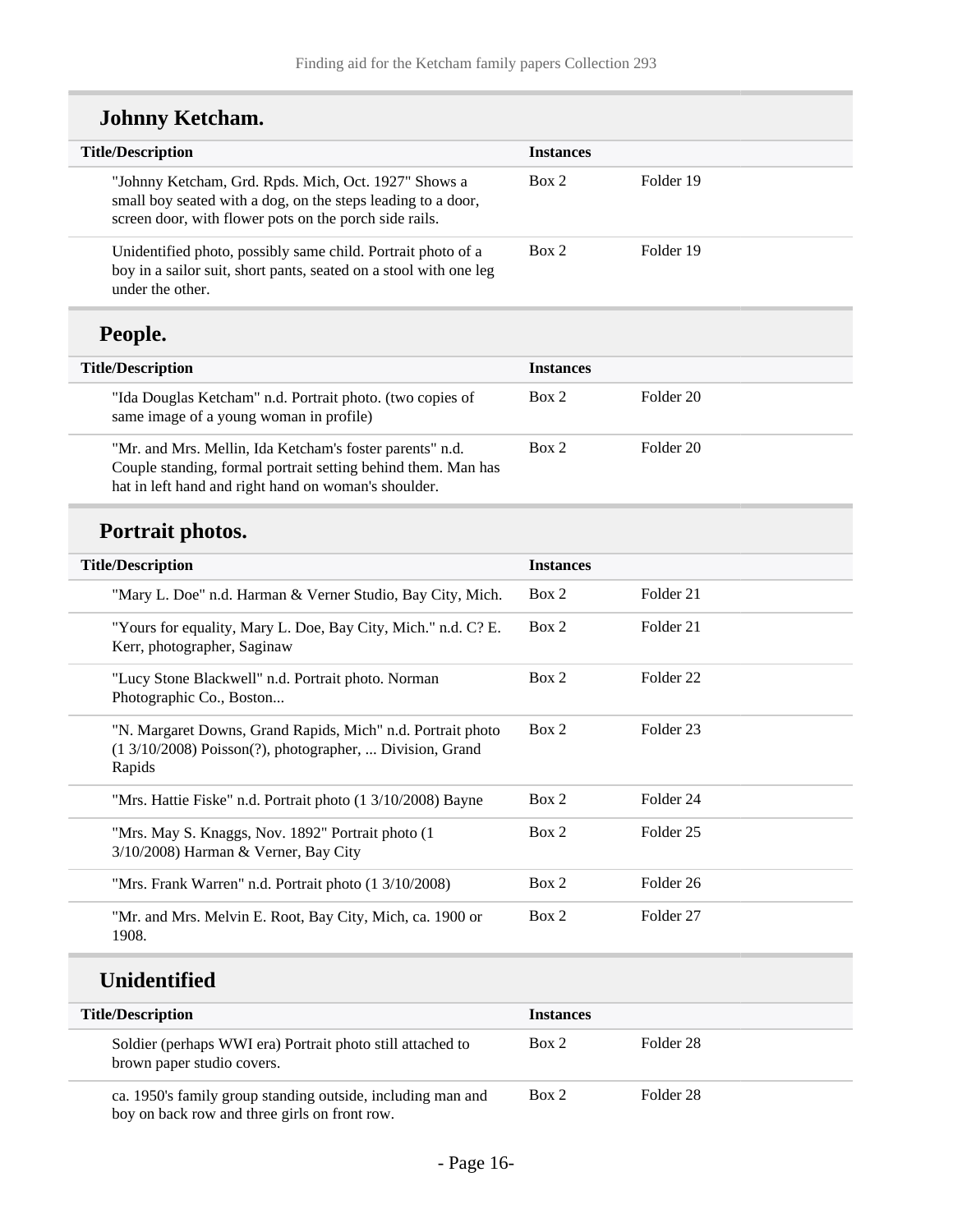#### <span id="page-16-0"></span>**Subseries B. Albums**

#### Processing Information: **Processing Information**

For the better protection of these images, the photographs will eventually be removed from the original albums, as staff time allows. Some items which are already loose have been moved into acid free folders, but documents to the Album group where found. Where identifications are given, these will be listed in order within the album.

|                                                                                                    | <b>Title/Description</b> |                                                                                                  | <b>Instances</b> |
|----------------------------------------------------------------------------------------------------|--------------------------|--------------------------------------------------------------------------------------------------|------------------|
| [Photo Album #1] Small photo album, spine separated from<br>contents, containing identified photo. |                          |                                                                                                  | Box 3            |
|                                                                                                    |                          | Window #                                                                                         |                  |
|                                                                                                    |                          | Window #                                                                                         |                  |
|                                                                                                    | 1                        | blank                                                                                            |                  |
|                                                                                                    | $\overline{c}$           | Unidentified male                                                                                |                  |
|                                                                                                    | 3                        | Unidentified male                                                                                |                  |
|                                                                                                    | 4                        | Unidentified male                                                                                |                  |
|                                                                                                    | 5                        | Young female standing with right hand on chair, full                                             |                  |
|                                                                                                    |                          | skirted dress                                                                                    |                  |
|                                                                                                    | 6                        | Male                                                                                             |                  |
|                                                                                                    | 7                        | Male                                                                                             |                  |
|                                                                                                    | 8                        | Young male, no beard                                                                             |                  |
|                                                                                                    | 9                        | <b>Blank</b>                                                                                     |                  |
|                                                                                                    | 10                       | "Mother K." Probably Emily Burton Ketcham per                                                    |                  |
|                                                                                                    |                          | 36 below                                                                                         |                  |
|                                                                                                    | 11                       | "Father K." Probably Smith G. Ketchem per 37                                                     |                  |
|                                                                                                    |                          | below                                                                                            |                  |
|                                                                                                    | 12                       | Large man in an overcoat standing with his left arm<br>resting on a chair, and hat in right hand |                  |
|                                                                                                    | 13                       | Young woman seated                                                                               |                  |
|                                                                                                    | 14                       | <b>Blank</b>                                                                                     |                  |
|                                                                                                    | 15                       | Man, tiny tintype with gold frame                                                                |                  |
|                                                                                                    | 16                       | Young man                                                                                        |                  |
|                                                                                                    | 17                       | Aunt Alvira Cleveland                                                                            |                  |
|                                                                                                    | 18                       | Man, no beard, small oval (tin type probably(                                                    |                  |
|                                                                                                    | 19                       | <b>Blank</b>                                                                                     |                  |
|                                                                                                    | 20                       | Young Man standing, wearing overcoat with hand                                                   |                  |
|                                                                                                    |                          | inside coat flap (ala Napoleon)                                                                  |                  |
|                                                                                                    | 21                       | Young Man standing, wearing overcoat, with beard                                                 |                  |
|                                                                                                    |                          | & glasses, and top hat in right hand                                                             |                  |
|                                                                                                    | 22                       | Young man                                                                                        |                  |
|                                                                                                    | 23                       | Aunt Melvina [Ketcham]                                                                           |                  |
|                                                                                                    | 24                       | Middle aged woman in white cap                                                                   |                  |
|                                                                                                    | 25                       | "S.G. Ketcham, 162 N.Y Inf 1861"                                                                 |                  |
|                                                                                                    | 26                       | Mrs. Melvin (Emily) Clark                                                                        |                  |
|                                                                                                    | 27                       | Melvin Clark                                                                                     |                  |
|                                                                                                    | 28                       | Unidentified young woman seated with white                                                       |                  |
|                                                                                                    |                          | construction at her right.                                                                       |                  |
|                                                                                                    | 29                       | Unidentified young woman, tiny tintype with gold                                                 |                  |
|                                                                                                    |                          | frame                                                                                            |                  |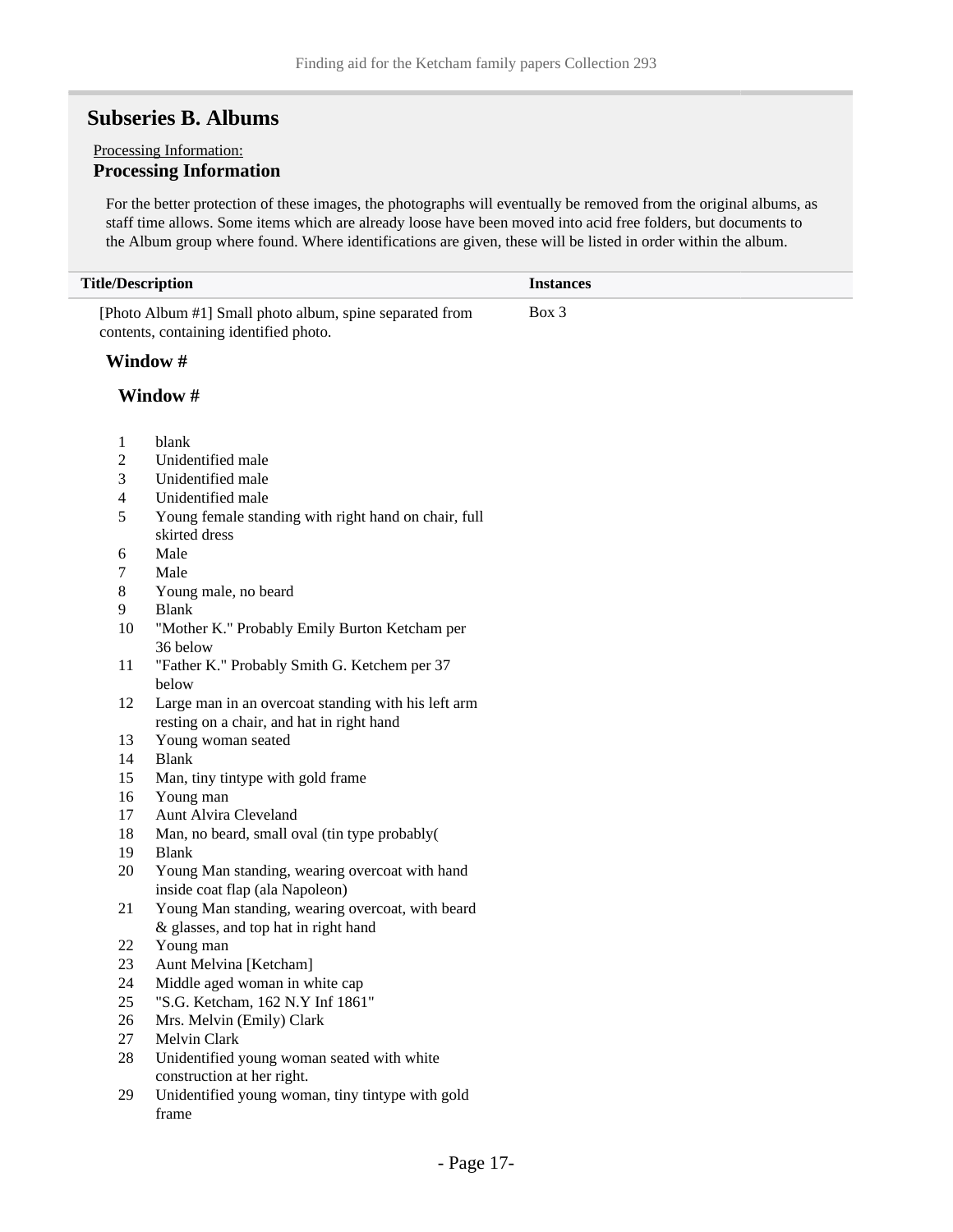Box 3

- Unidentified young woman standing in profile, with left hand on pedestal, full skirt
- Unidentified woman standing with right hand on chair dressed for cold in bonnet with muff on left hand
- Middle aged man in uniform
- Young man standing in uniform, hand in coat
- Man standing with right hand our chair with interior arches in photo background.
- Young woman standing, gingham skirt
- Emily Burton Ketcham, Mother
- Smith G. Ketcham, Father
- Uncle Dan K
- Uncle Frank K as boy
- Unidentified woman
- Unidentified woman standing dark dress with light polka dots
- Unidentified woman seated
- Unidentified man seated
- "G. Aunt Morgan Ketcham"
- "Great Uncle Morgan Ketcham (Cassopolis, Mich)"
- Young woman standing
- Two girls
- Older man
- Older woman
- Older woman

[Photo Album #2] 8x10 sized brown album, good condition

**Window #**

#### **Window #**

- Dr. Ball, Victor(?), N.Y.
- Grandfather Germond Ketcham
- Grandmother Chloe Ketcham
- 4 Harry Burton Ketcham, 20 yrs<br>5 Cousin Ella Harendeen-King
- Cousin Ella Harendeen-King
- Uncle Barney Burton
- Mrs. Elmer Ketcham
- Uncle Elmer Ketcham
- Mrs. Wm. Brown
- Unidentified young man in beard
- Unidentified man standing
- "Cousin Ida Ketcham" as child by Christmas tree
- Unknown man
- Unknown woman
- Unknown woman
- Unknown man
- Uncle Frank Ketcham. Young man standing with right hand on chair with drape to right of chair.
- Old man in uniform
- Unidentified woman
- Anna Dickenson, Actress
- Unidentified man
- "Mother" (probably Emily Burton Ketcham)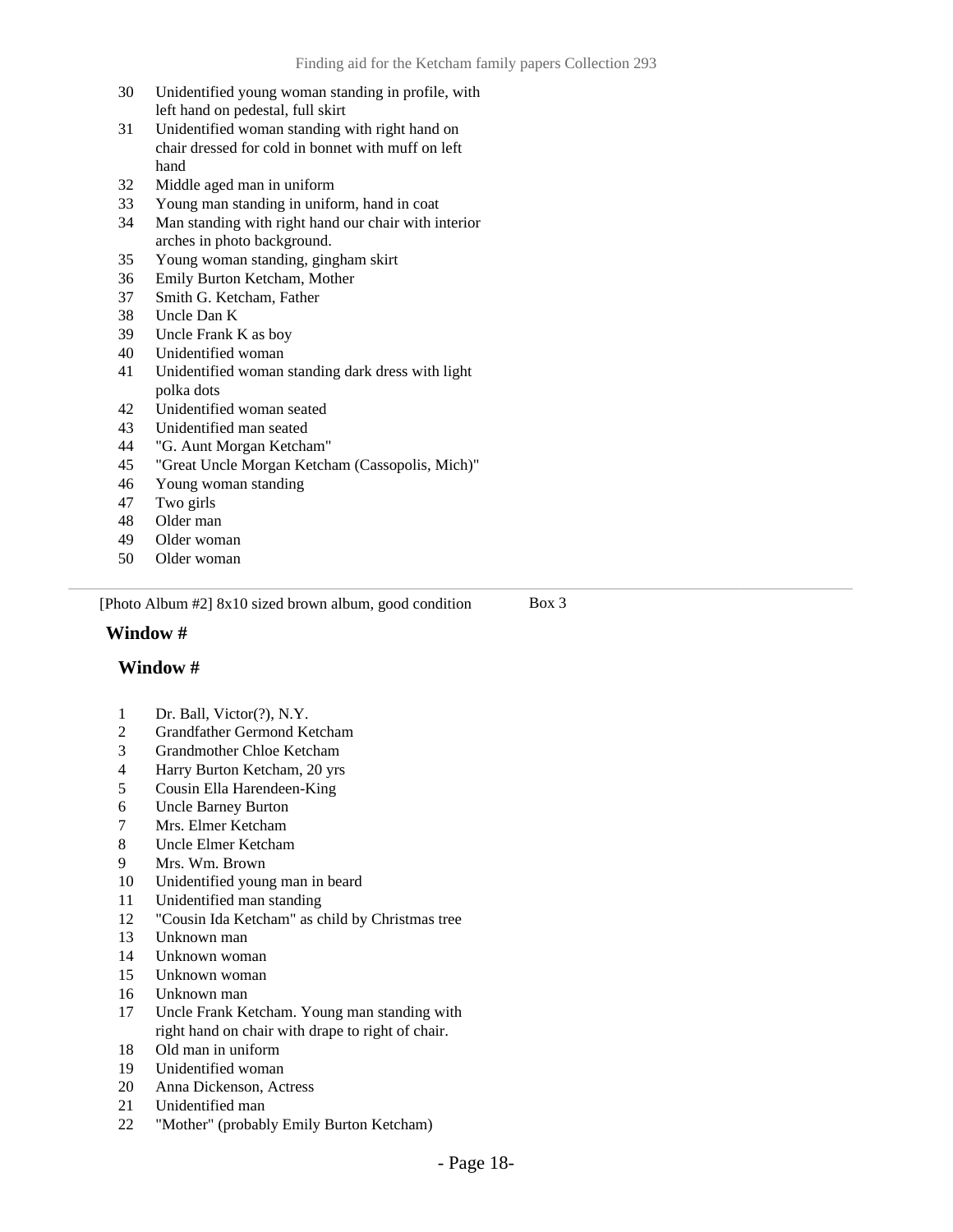- Evelyn Noble Schroeder
- S.G. Ketcham Older with gray hair
- Emily B. Ketcham
- Mrs. A.D. Noble
- A.D. Noble
- Harry Burton Ketcham (source of info.???)
- "The Boys taken at Bay City 1905" Harold Melvin / Floyd M. / Earl Delos / Glenn Robert
- Cousins Arthur & Olive
- Mr. and Mrs. Melvin Root
- D.A. Blodgett
- Mrs. Lucy Hodges
- Mrs. Wm. Ketcham
- Uncle Wm. Ketcham
- Mr. M.C. Russell "Friends of the folks"
- Mrs. M.C. Russell
- Edith, toddler standing with left hand on chair [Douglas Ketcham]
- Aunt Alvira Ketcham-Cleveland
- Mary A. L[?]
- Mrs. Devendorf
- Josiah Burton. See 52.
- Aunt Harriet Burton
- Ella Brown
- Unidentified woman seated
- Smith G. Ketcham
- Mrs. Norton Rowly
- Unidentified man
- Unidentified woman
- Unidentified man
- Charlotte Burton Weed "Sister of Josiah and Barney"
- Josiah Burton
- Emily Burton Norton "Sister of Josiah and Barney"
- Barney Burton
- Capt. Chas Belknap
- Young couple with their heads together, Della DeCator on the photo left.
- "Mother" (probably Emily Burton Ketcham)
- Lita Devendorf
- Emily Burton Gilbertson
- Lita Devendorf [60]

[Photo Album #3] 8x10 purple velvet cover, mental clasps.

#### **Window #**

#### **Window #**

- Lois Burton Jacques
- Mrs. Graybowski "Ida's adoptive sister"
- Uncle Frank Ketcham
- 4 Theodore Richards<br>5 Dwarf family
- Dwarf family
- Unidentified male
- Unidentified older woman seated

Box 4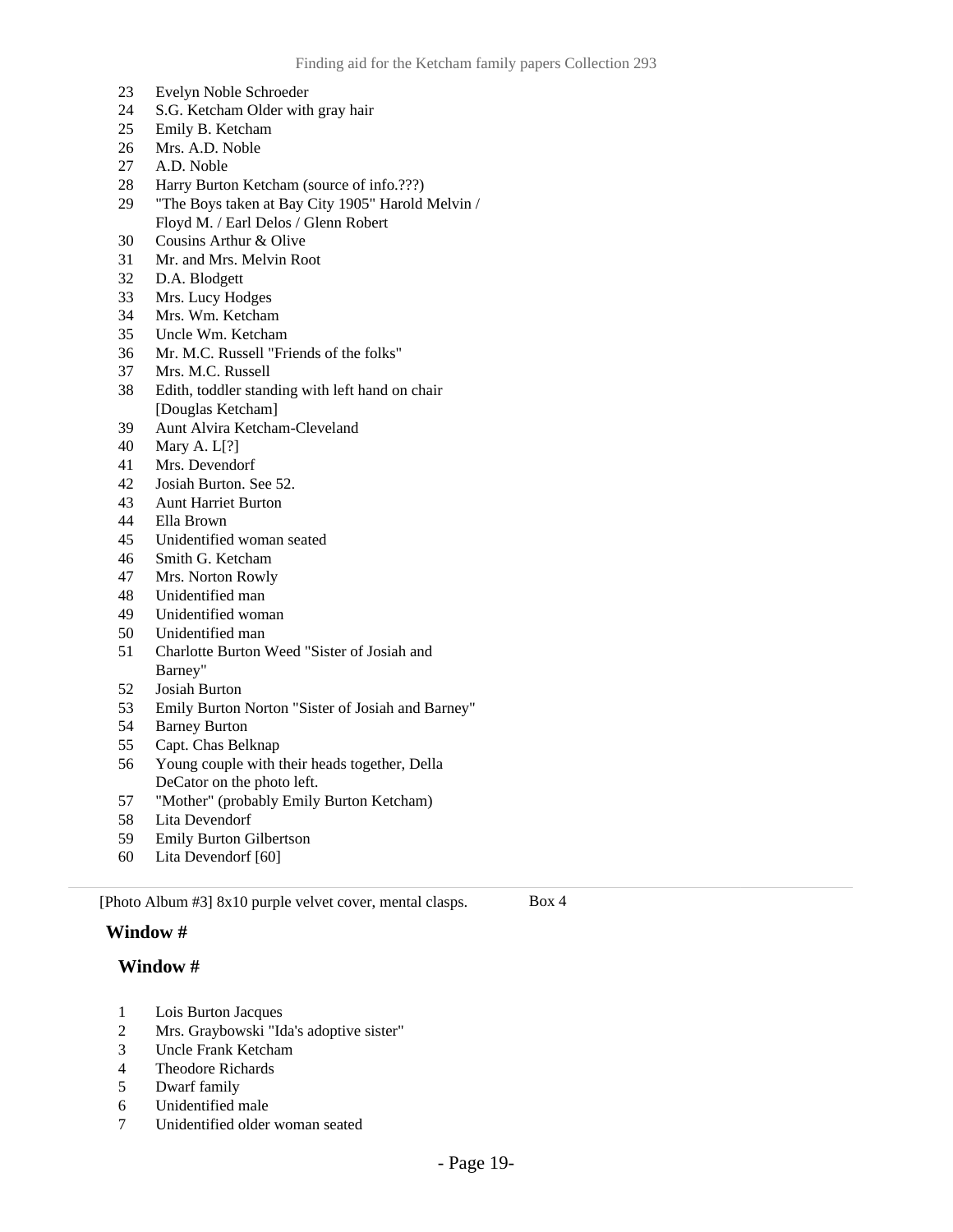- Mr. and Mrs. Melvin Root, Bay City, standing on either side of a tree, apparently measuring it
- Unidentified woman
- Norton, mother's lst husband
- Unidentified man
- Unidentified woman
- Unidentified clergy
- 14 Oscar Cusick<br>15 Unidentified
- Unidentified child
- Unidentified woman
- Ida Douglas Ketcham
- Norton
- Blank
- Blank
- Blank
- Blank
- Blank
- Blank
- Blank
- Blank
- Emily Burton Gilbertson
- Aunt Melvina Ketcham
- Blank
- Blank
- blank
- Blank
- Blank
- Blank
- Blank
- Blank
- Edith Douglas Ketcham, toddler with two dogs
- Aunt Alvira Ketcham-Cleveland
- Ed Devendorf in front leaning on the leg of another unidentified male with their bicycles standing behind.
- Blank
- Blank
- Olga Graybowski
- Emily Burton, Arthur's sister, walked with Susan B. Anthony
- Harry Burton Ketcham
- Roland Clark "Druggist in Grand Rapids"
- Hattie Fisk
- James DeCator, Hudsonville, Mich. Image of an elderly man seated with a woman standing behind him with her hand on his shoulder.
- Blank
- blank
- dwarf couple
- blank
- blank
- 
- blank blank
- blank
- Ione Pierce
- Aunt Alvira Ketcham-Cleveland
- blank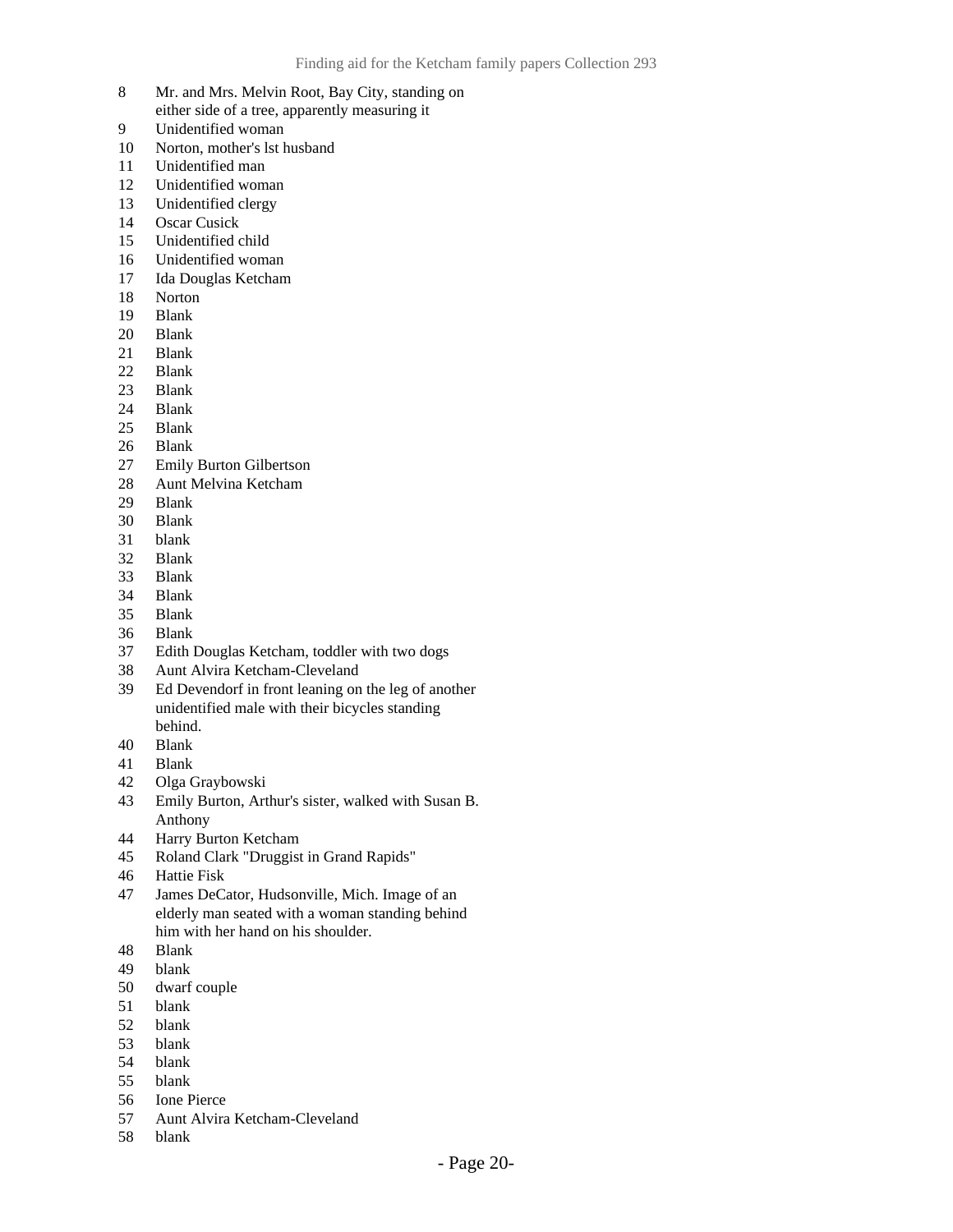- 59 blank
- 60 Unidentified man
- 61 Mother and infant Lita Devendorf?
- 62 Blank
- 63 blank
- 64 Cleveland Aunt Alvira's husband
- 65 "Grandmother"? Appears to be an older map. [Mrs. Douglas "Foster Grandmother", Edith Ketcham, Olga Gray???
- 66 blank
- 67 blank
- 68 Fading snapshot of 5 children
- 69 Unknown, Maybe Mrs. Washington
- 70 Jule Graybowski "Inventor of auto load guns"
- 71 George Washington
- 72 Mrs. Underdunk
- 73 Mrs. Devendorf-Town
- 74 Loren Town
- 75 blank
- 76 blank
- 77 Ed Devendorf
- Lita Devedorf
- 79 Ed, Archie & Olga Graybowski "Their mother was Ida's foster sister"
- 80 "Great Aunt Betsey Smith, Grandmother Chloe Ketcham's sister"

#### **Loose Photos [From Album #3]**

| <b>Title/Description</b>                                                                                                                        | <b>Instances</b> |          |
|-------------------------------------------------------------------------------------------------------------------------------------------------|------------------|----------|
| Ida [Douglas Ketcham] Toddler with curly hair. See another<br>identified copy in Album 4, Window 18                                             | Box 4            | Folder 1 |
| Ida Douglas Ketcham (mother). Image of three women<br>standing in profile with an "x" above the woman far right.                                | Box 4            | Folder 1 |
| Mrs. Douglas Foster (Grand Mother), Edith Ketcham (child)<br>Olga Gray (child) Image shows a girl standing on either side<br>of an older woman. | Box 4            | Folder 1 |
| Unidentified woman standing in profile who appears to be one<br>of the three in the image of the three women in profile above.                  | Box 4            | Folder 1 |
| [Photo Album #4] 8x10 purple velvet with metal clasps                                                                                           | Box 4            |          |

#### **Window #**

#### **Window #**

- 1 Unknown woman with left arm on piece of furniture and flowers all around
- 2 Lita Devandorf, St. Clair studio, GR
- 3 Lita Devandorf
- 4 Unknown male
- 5 Ed Devandorf, Cassey & Riley photographers, Lansing & Charlotte, Mich.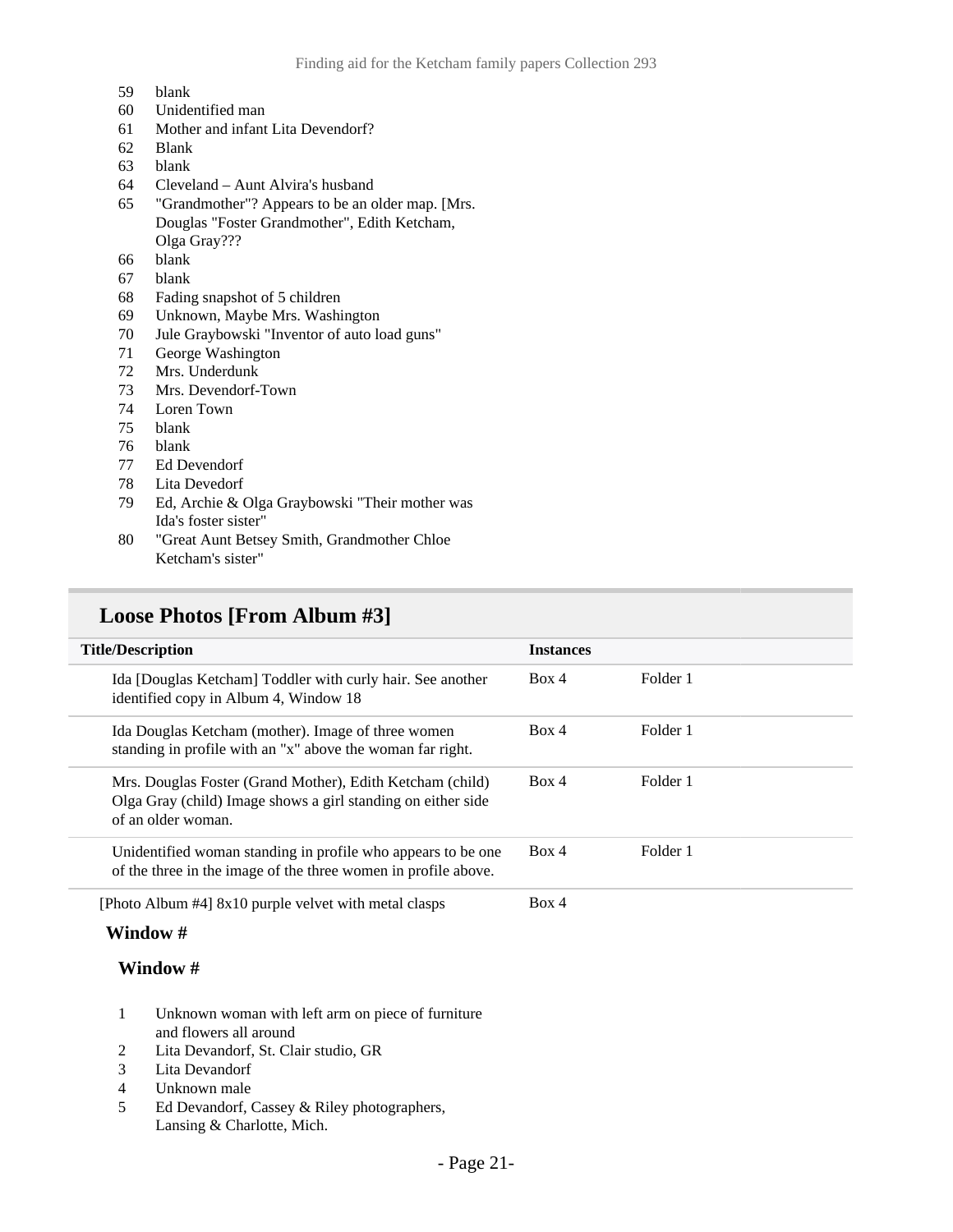- Eddie Emmer
- Harriet Burton
- Harry Burton Ketcham
- H.B. Ketcham
- Uncle Lewis Burton
- Aunt Jennie Burton
- Emily Burton Gilbertson "dau of Lewis & Jennie Burton"
- Unknown woman
- Unknown girl toddler in dark coat & hat, Young photos, GR
- Unknown man
- Blanche Barr
- Belle Barr "mar Whiting Laraway"
- Ida Douglas Ketcham as toddler with curly hair
- Roland Clark
- Unknown woman and toddler child
- Unknown woman
- Edith D. Ketcham, toddler
- Mr. and Mrs. Frank Mellon "Ida's foster parents"
- See loose photos. Removed from window, and may not be the original image place there.
- Blank
- Infant, Crandall Bros, Canandaigua, N.Y.
- Blank
- Lois Burton Jaques
- Unidentified toddler seated
- Unidentified toddler
- Unidentified male
- Mame Fisk McMillan with toddler
- Whiting Laraway
- Unidentified boy standing
- Unidentified older woman
- Unidentified infant
- Unidentified male
- Unidentified male (tintype)
- Unidentified toddler with hair brush
- Unidentified woman
- Unidentified clergy?
- Unidentified male
- unidentified male
- blank
- Unidentified girl?
- Unidentified girl in hat (tintype)
- Same undientified girl w/o hat (tintype)
- Staged photo of 7 family members on top of a mountain
- 
- Blank
- blank
- Unknown woman
- Unknown man

#### **Loose photos [From Album #4]**

**Title/Description Instances**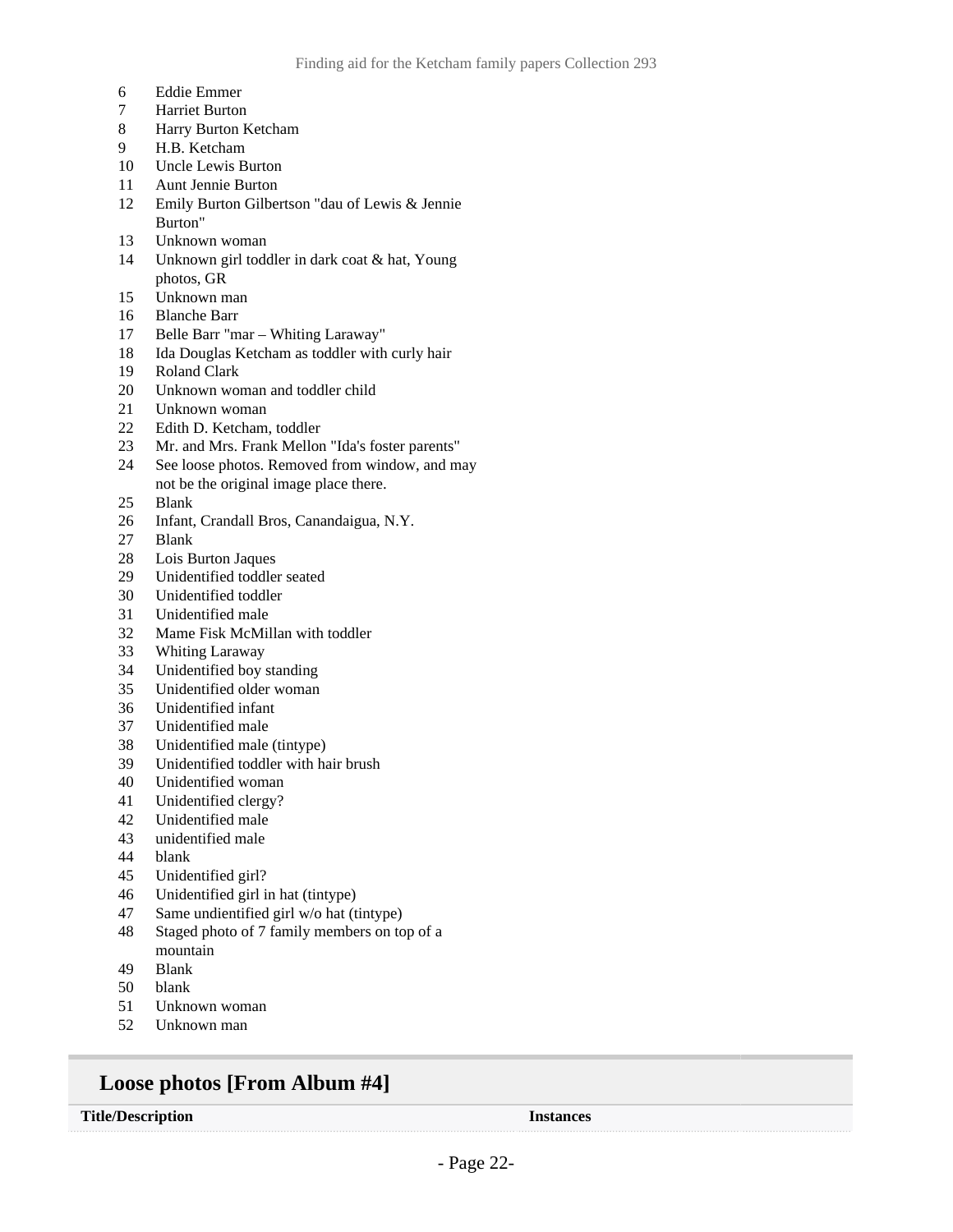| Unidentified middle aged woman. Piper photographer,<br>Washington, D.C. Found tucked in at window #24, but may<br>not be original to that location. | Box 4 | Folder <sub>2</sub> |
|-----------------------------------------------------------------------------------------------------------------------------------------------------|-------|---------------------|
| Lita Divendorf. Hamilton's photos, GR. Young girl with<br>cropped hair standing by a chair.                                                         | Box 4 | Folder <sub>2</sub> |
| View down a country lane with a fence at left and a building<br>in the distance left.                                                               | Box 4 | Folder 2            |

#### **^** [Return to Table of Contents](#page-1-0)

### <span id="page-22-0"></span>**Series IV. Published Material**

| <b>Title/Description</b>                                                                                                                                                                       | <b>Instances</b> |           |
|------------------------------------------------------------------------------------------------------------------------------------------------------------------------------------------------|------------------|-----------|
| In Loving Memory of Emily Burton Ketcham / compiled by her<br>friend and co-worker, Mary L. Doe. Jan. 25, 1907 (2 copies of<br>memorial book $+ 1$ envelop) See also another copy in Coll. 127 | Box 2            | Folder 29 |
| Haviland, Laura S., A Woman's Life-Work, (Cincinnati: Walden<br>& Stowe, 1882)                                                                                                                 | Box 5            | Folder 1  |
| Grand Rapids Women's Club, compilers, Sayings and Sentiments,<br>(1900) EBK photo adjacent to page 22 and quote page 45                                                                        | Box 5            | Folder 2  |
| Gospel Hymn Selections for Female Voices (Chicago, Ill.: Geo. F.<br>Rosche and Co., 1895)                                                                                                      | Box 5            | Folder 3  |

## <span id="page-22-1"></span>**Early Pioneers**

| <b>Title/Description</b>                                                                                                        | <b>Instances</b> |          |
|---------------------------------------------------------------------------------------------------------------------------------|------------------|----------|
| Belknap, Charles E., The Yesterdays of Grand Rapids, (Grand<br>Rapids: The Dean-Hicks Co., 1922) See Goggle books               | Box 5            | Folder 4 |
| Schroeder, Mary Emily, The Charles W. Garfield Story, (USA:<br>Serfling Printing Co., 1977)                                     | Box 5            | Folder 5 |
| Thompson, Elizabeth Ballard and illustrated by Helen E. Miller,<br>The Times That Were, (Grand Rapids: The Cargill Press, 1899) | Box 5            | Folder 6 |

## <span id="page-22-2"></span>**Burton and/or Ketcham Family**

| <b>Title/Description</b>                                                                                                                                             | <b>Instances</b> |                     |
|----------------------------------------------------------------------------------------------------------------------------------------------------------------------|------------------|---------------------|
| Katkamier, A.B., editor, The History of the Township of<br>Farmington, New York, (Farmington, N.Y.: A.B. Katkamier,<br>1897) (genealogical notes slipped into pages) | Box 5            | Folder <sub>7</sub> |
| Delaware Digest (February 1974) (Article on p. 10 about Ruth<br>Ketcham                                                                                              | Box 5            | Folder 8            |
| Stevens, Gale, "Ten Ideas from Test Kitchens", Woman's<br>Day, $(3/8/1983)$ : p. 16 (Article clipping includes reference to<br><b>Ketcham Communications</b> )       | Box 5            | Folder 9            |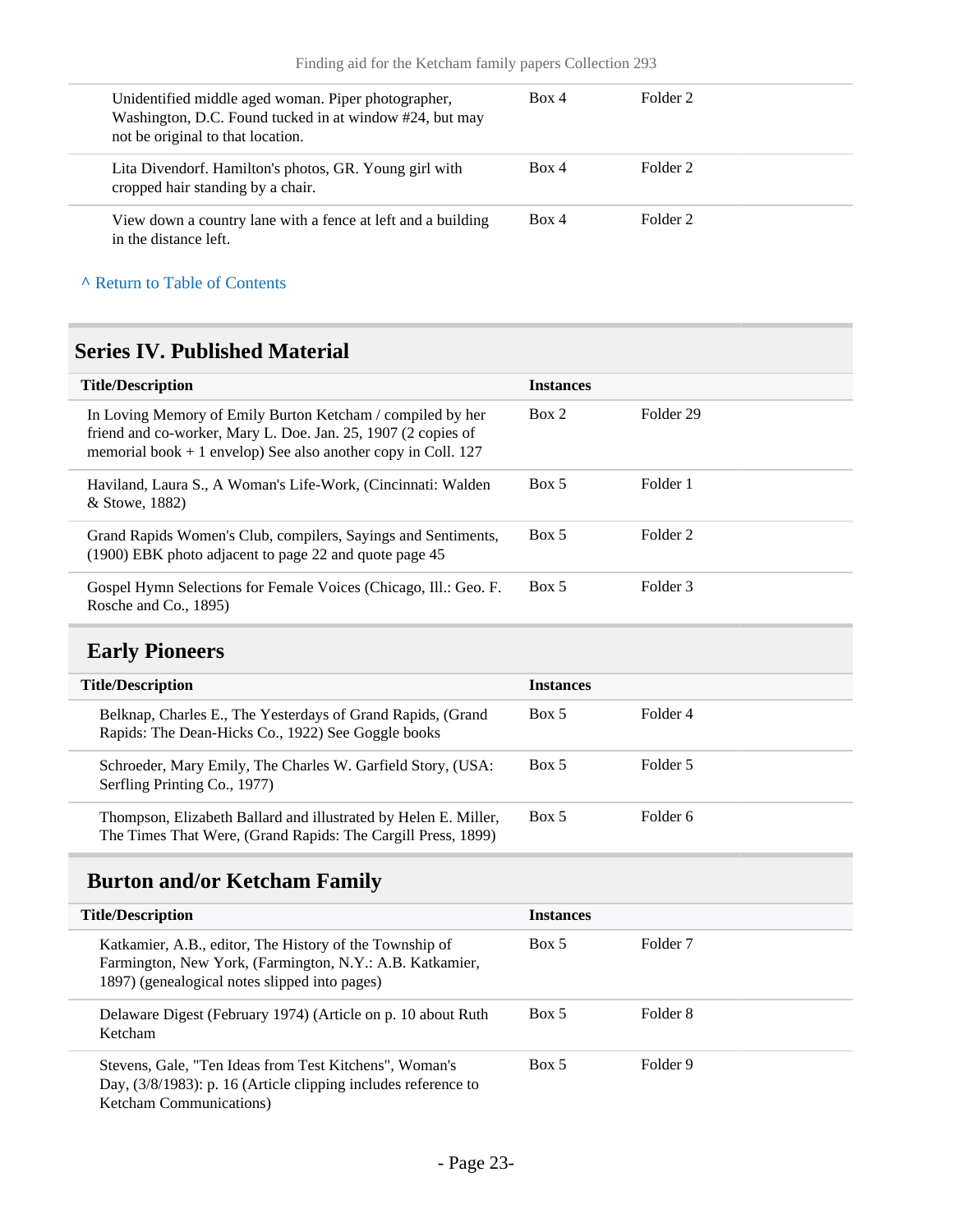<span id="page-23-0"></span>

| Shehan, Tom, Double Gaited, (One sheet printed on both sides<br>regarding Ted Ketcham and horse racing) | Box 5            | Folder 10 |
|---------------------------------------------------------------------------------------------------------|------------------|-----------|
| Index Your Recipes. (Blank book with no author or publisher<br>info, five copies)                       | Box 5            | Folder 11 |
| Newspaper clippings, n.d. (two oversize), $9/5/1930 - 8/26/1970$                                        | Box 5            | Folder 12 |
| <b>Emily Burton Ketcham</b>                                                                             |                  |           |
| <b>Title/Description</b>                                                                                | <b>Instances</b> |           |
| Webprint prints of publications                                                                         | Box 5            | Folder 13 |
| A Return to Table of Contents                                                                           |                  |           |

### <span id="page-23-1"></span>**Series V. Scrapbooks and Ephemera**

### <span id="page-23-2"></span>**Subseries A. Autograph Albums**

| <b>Title/Description</b>                                                                              | <b>Instances</b> |          |
|-------------------------------------------------------------------------------------------------------|------------------|----------|
| Autograph album labeled "Master Harry Ketcham, Grand<br>Rapids, March 11/82"                          | Box 1            | Folder 1 |
| Autograph album to "Laetitia" (includes cloth bound album and<br>cloth pocket enclosure), (1891-1892) | Box 1            | Folder 2 |

### <span id="page-23-3"></span>**Subseries B. Scrapbooks**

## **[Scrapbook #1] Suffrage Scrapbook**

| <b>Title/Description</b>                                                                         | <b>Instances</b> |                      |
|--------------------------------------------------------------------------------------------------|------------------|----------------------|
| To Rep. Newkirk from Emily Burton Ketcham and Michigan<br>Equal Suffrage Association, 1893-03-23 | Box 6            | Folder 9             |
| To EBK from John [Reel], 1893-06-01                                                              | Box 6            | Folder 18            |
| To Christabel Pankhurst (Leader of English Suffragettes) from<br>EBK and MESA, 1906-12-10        | Box 6            | Folder 25            |
| To EBK from James Eagle, 1893-11-22                                                              | Box 6            |                      |
| To EBK from J.B. Judhuis, 1893-12-26                                                             | Box 6            |                      |
| To "President Woman's Club" from EBK, 1899-02-16                                                 | Box 6            |                      |
| To Smith Ketcham from EBK, 06/02/1893                                                            | Box 6            | Folder <sub>28</sub> |
| To Smith Ketcham from EBK, 05/31/1893                                                            | Box 6            | Folder 28            |
| To Smith Ketcham from EBK, 05/30/1893                                                            | Box 6            | Folder <sub>28</sub> |
| To EBK from Geo. and Belle Perry, 1895-03-04                                                     | Box 6            |                      |
|                                                                                                  |                  |                      |

To Smith from EBK, 1893-06-09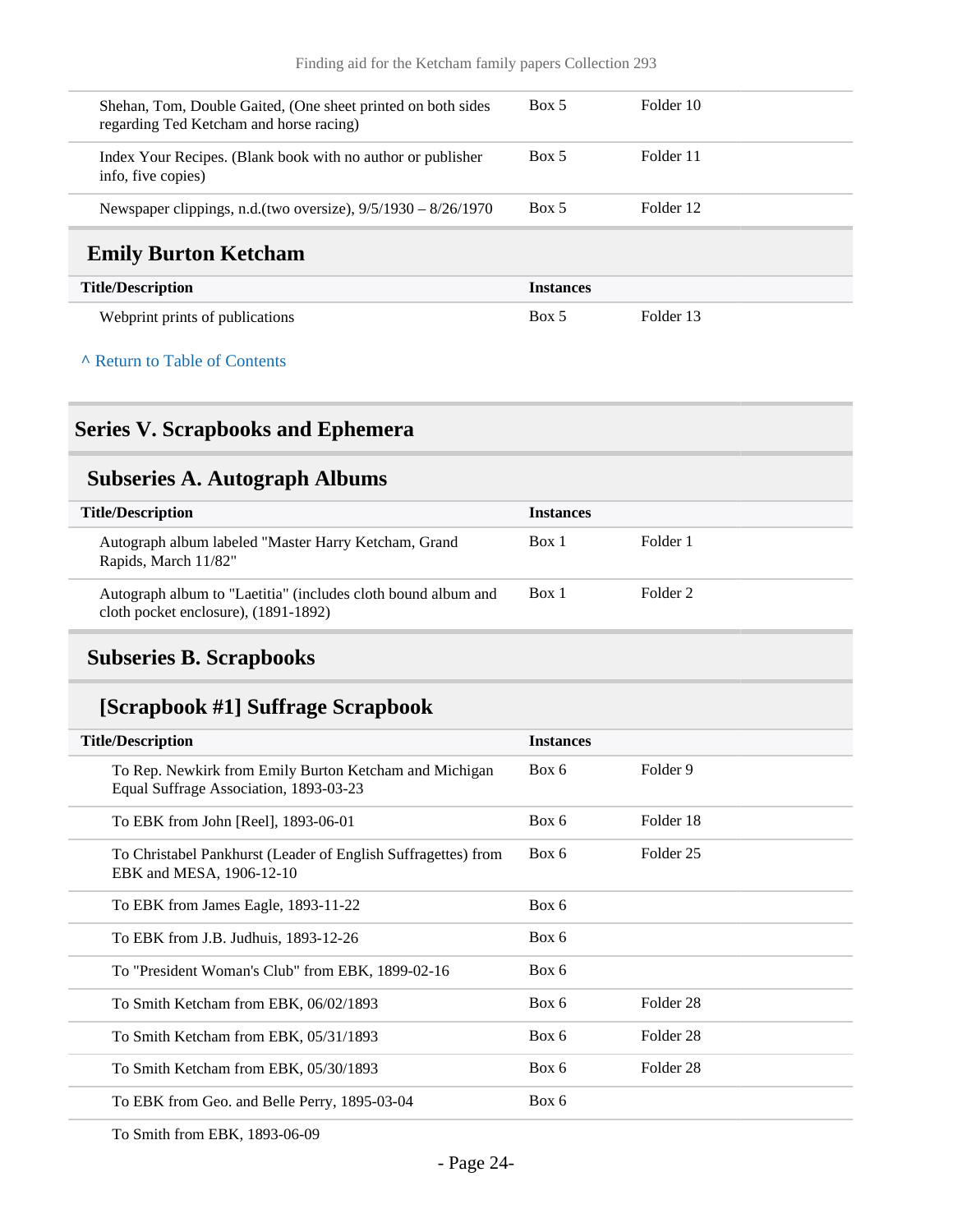|                                                                              | Box 6 |                      |  |
|------------------------------------------------------------------------------|-------|----------------------|--|
| To J. Byron Judhuis from EBK, 1893-12-20                                     | Box 6 |                      |  |
| To Smith and Emily from J.W. and May Knaggs, 4/95                            | Box 6 |                      |  |
| To Mrs. H.M. [Dowris] (Pres. of the P.E.O.) from Alice<br>Graham, 1894-03-04 | Box 6 |                      |  |
| To Smith and EBK from Olivia Carpenter, 1895-03-04                           | Box 6 |                      |  |
| To Smith and EBK from Melvin and Martha Root and Avery<br>Snyder, 1895-03-04 | Box 6 |                      |  |
| To EBK from Mary Doe, 1895-03-04                                             | Box 6 |                      |  |
| To EBK from M. Lorentz, 1893-11-13                                           | Box 6 | Folder 31            |  |
| To Smith and EBK from Mary Doe, 1893-10-25                                   | Box 6 | Folder 31            |  |
| To EBK from Caroline Bartlett, 1894-02-28                                    | Box 6 | Folder <sub>32</sub> |  |
| To EBK from Martha Root, 1894-02-22                                          | Box 6 | Folder 32            |  |
| To EBK from Melvin Root, 1894                                                | Box 6 | Folder <sub>32</sub> |  |
| To Smith from Mary Doe, 1894-02-02                                           | Box 6 | Folder 32            |  |
| To EBK from Sarah Fuller, 1893-06-03                                         | Box 6 | Folder 35            |  |
|                                                                              |       |                      |  |

## **[Scrapbook #2]**

| <b>Title/Description</b>       | <b>Instances</b> |
|--------------------------------|------------------|
| <b>Early Pioneer Scrapbook</b> | Box 7            |
| <b>Oversize Materials</b>      | Box 8            |

## <span id="page-24-0"></span>**Subseries C. Loose Ephemera**

| <b>Title/Description</b>                                                                                       | <b>Instances</b> |            |  |
|----------------------------------------------------------------------------------------------------------------|------------------|------------|--|
| Set of five travel cards, 3'x4.5' card with an image of a location                                             | Box 2            | Folder 9   |  |
| Poem, "For What Are You Living?"                                                                               | Box 2            | Folder 9   |  |
| "Song Leaflet" containing suffragist lyrics to popular songs                                                   | Box 2            | Folder 9   |  |
| Menu, Phi Delta Phi Annual Banquet, St. James Hotel,<br>1884-02-29                                             | Box 2            | Folder 9   |  |
| "In Loving Remembrance of Mrs. C. Ketchen (sic Mrs. G.<br>Ketcham) Died June 30, 1899 [Found in a photo album] | Box 2            | Folder 9.1 |  |

## **Official Proclamations**

| <b>Title/Description</b>                                                                                                                                 | <b>Instances</b> |           |
|----------------------------------------------------------------------------------------------------------------------------------------------------------|------------------|-----------|
| An official proclamation signed by John Logie, Mayor of<br>Grand Rapids, recognizing April 27, 1999, as "Suffrage<br>Centennial Celebration", 1999-04-27 | Box 2            | Folder 10 |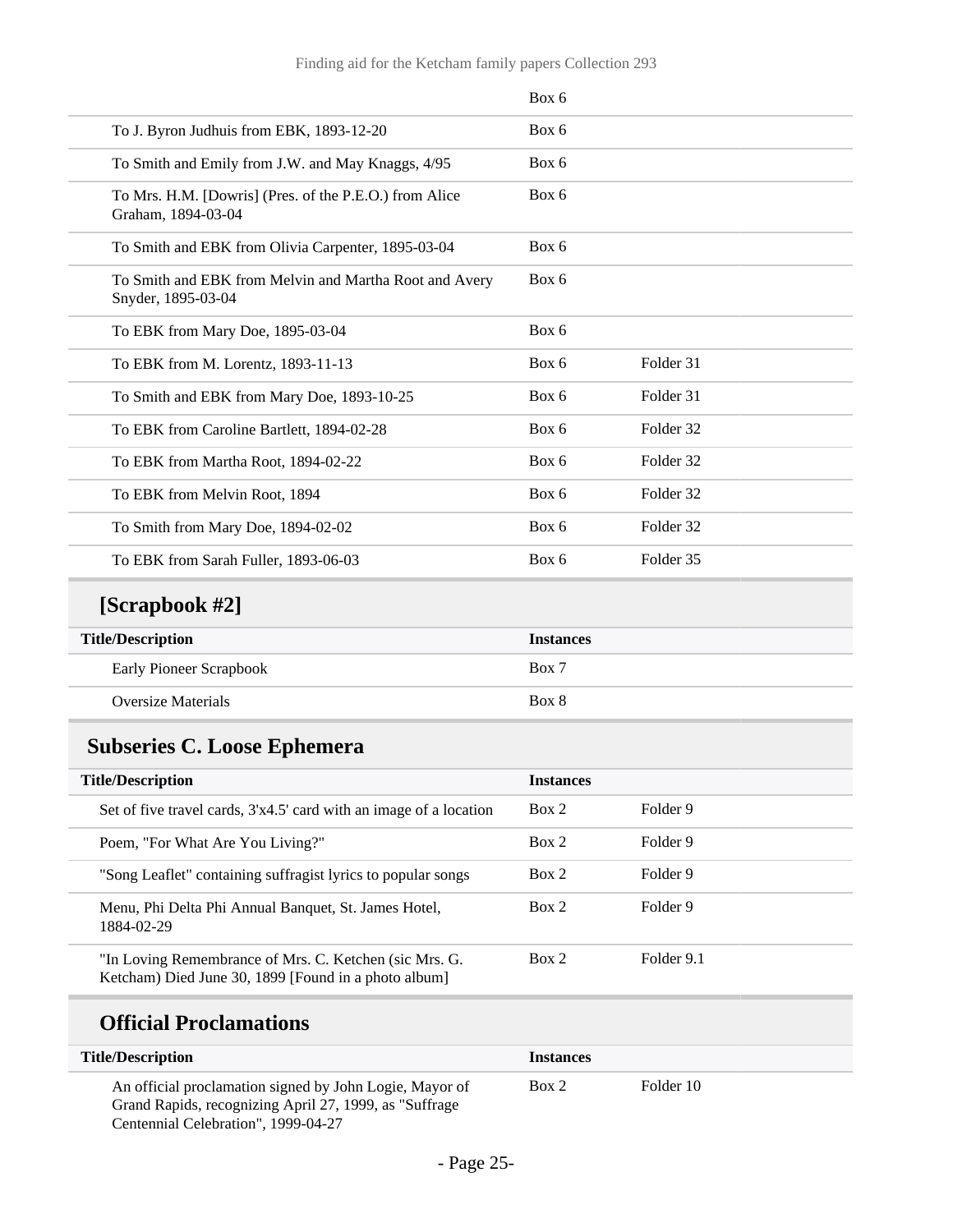| Proclamation signed by Debbie Stabenow, U.S.          | Box 2 | Folder 11 |  |
|-------------------------------------------------------|-------|-----------|--|
| Congresswoman, recognizing the 1999 recipients of the |       |           |  |
| Michigan Women's Hall of Fame Awards, 1999-10-21      |       |           |  |

#### **Realia**

| <b>Title/Description</b>                                                                                                                                                | <b>Instances</b> |
|-------------------------------------------------------------------------------------------------------------------------------------------------------------------------|------------------|
| Five silver spoons. Appears to be a "K" and "1892" on the<br>back of the spoon near the handle. Sterling, F.S. Smith Sons &<br>Co.                                      | Box 12           |
| Small jewelry box containing gold beads. Note inside states,<br>"Gold beads belonged to Lois Burton, daughter of first white<br>child born in Grand Rapids, Mich"       | Box $12$         |
| Small silver box engraved "EDK"                                                                                                                                         | Box $12$         |
| Small wooden box with sliding lid, containing cuff links.<br>Undated letter found inside this box from Chloe to Smith<br>Ketcham with information about the cuff links. | Box $12$         |
| Ribbons and pins from suffrage conventions, (1886-1905)                                                                                                                 | Box $12$         |
| Cloth pouch with string and needles. Sewn in ID tag reads<br>"Smith G. Ketcham, Co. H. 126 Regt., N.Y.S.V."                                                             | Box $12$         |
| Wood plaque recognizing EBK's election to the Michigan<br>Women's Hall of Fame, 1999-10-21                                                                              | Box 12.5         |

### **Separated Materials Transferred to Public Museum of Grand Rapids**

### **Textiles**

| <b>Title/Description</b>                                                                                                                                        | <b>Instances</b> |
|-----------------------------------------------------------------------------------------------------------------------------------------------------------------|------------------|
| Skirt: Tan colored lining, dark green and black striped skirt,<br>full at the back, with black ruffle at bottom. Black side skirt<br>drapes, with black fringe. |                  |
| Processing Information:<br><b>Processing Information</b>                                                                                                        |                  |

Formerly Box 13

Dress Jacket: Coordinating fitted jacket with "tails" of matching dark green and black striped material, black sleeves and high color, and front opening trim, with numerous black button closure at front. Green and black striped cuffs, including decorative mini-pleats.

Processing Information: **Processing Information**

Formerly Box 13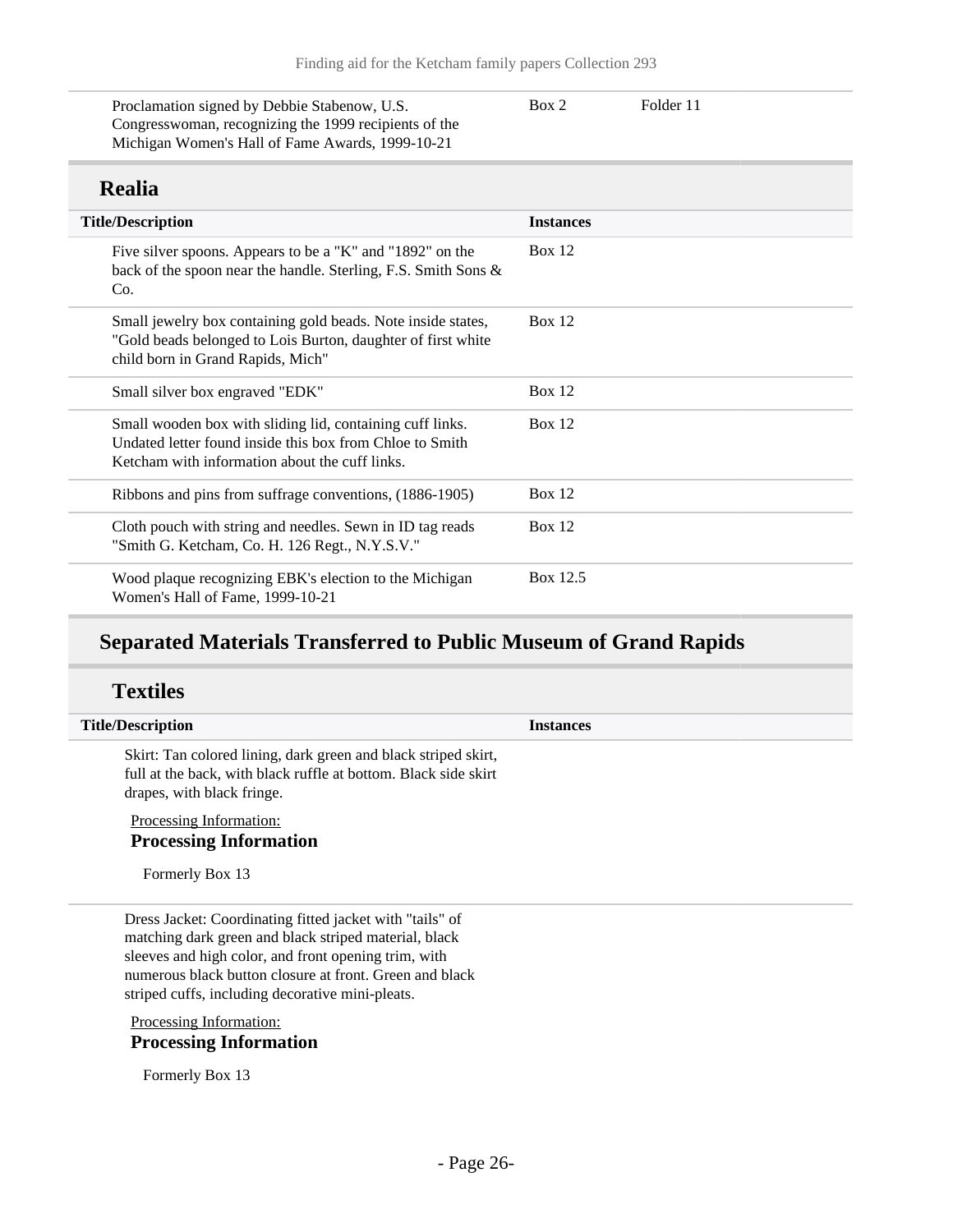Coat: Black crepe shawl coat, with armholes, black "hair" fringe, wide collar, and a single front button. Black lining.

#### Processing Information: **Processing Information**

Formerly Box 13

Carpet Bag: with metal latch, keyhole, no key and metal button on each side near handle.

#### Processing Information: **Processing Information**

Formerly Box 13

#### <span id="page-26-0"></span>**Subseries D. Photocopies**

| <b>Title/Description</b>        | <b>Instances</b> |                      |
|---------------------------------|------------------|----------------------|
| Photocopy of Box 1, Folder 1    | Box 9            | Folder 1             |
| Photocopy of Box 1, Folder 2    | Box 9            | Folder <sub>2</sub>  |
| Photocopy of Box 1, Folder 4    | Box 9            | Folder <sub>3</sub>  |
| Photocopy of Box 1, Folder 5    | Box 9            | Folder 4             |
| Photocopy of Box 1, Folder 6    | Box 9            | Folder 5             |
| Photocopy of Box 1, Folder 7    | Box 9            | Folder 6             |
| Photocopies of Box 1, Folder 8  | Box 9            | Folder <sub>7</sub>  |
| Photocopies of Box 1, Folder 9  | Box 9            | Folder <sub>8</sub>  |
| Photocopies of Box 1, Folder 10 | Box 9            | Folder 9             |
| Photocopies of Box 1, Folder 11 | Box 9            | Folder 10            |
| Photocopies of Box 1, Folder 12 | Box 9            | Folder 11            |
| Photocopies of Box 1, Folder 13 | Box 9            | Folder 12            |
| Photocopies of Box 1, Folder 14 | Box 9            | Folder 13            |
| Photocopies of Box 1, Folder 15 | Box 9            | Folder 14            |
| Photocopies of Box 1, Folder 16 | Box 9            | Folder 15            |
| Photocopies of Box 1, Folder 17 | Box 9            | Folder 16            |
| Photocopies of Box 1, Folder 18 | Box 9            | Folder 17            |
| Photocopies of Box 1, Folder 19 | Box 9            | Folder 18            |
| Photocopies of Box 1, Folder 20 | Box 9            | Folder 19            |
| Photocopies of Box 1, Folder 21 | Box 9            | Folder <sub>20</sub> |
| Photocopies of Box 1, Folder 22 | Box 9            | Folder 21            |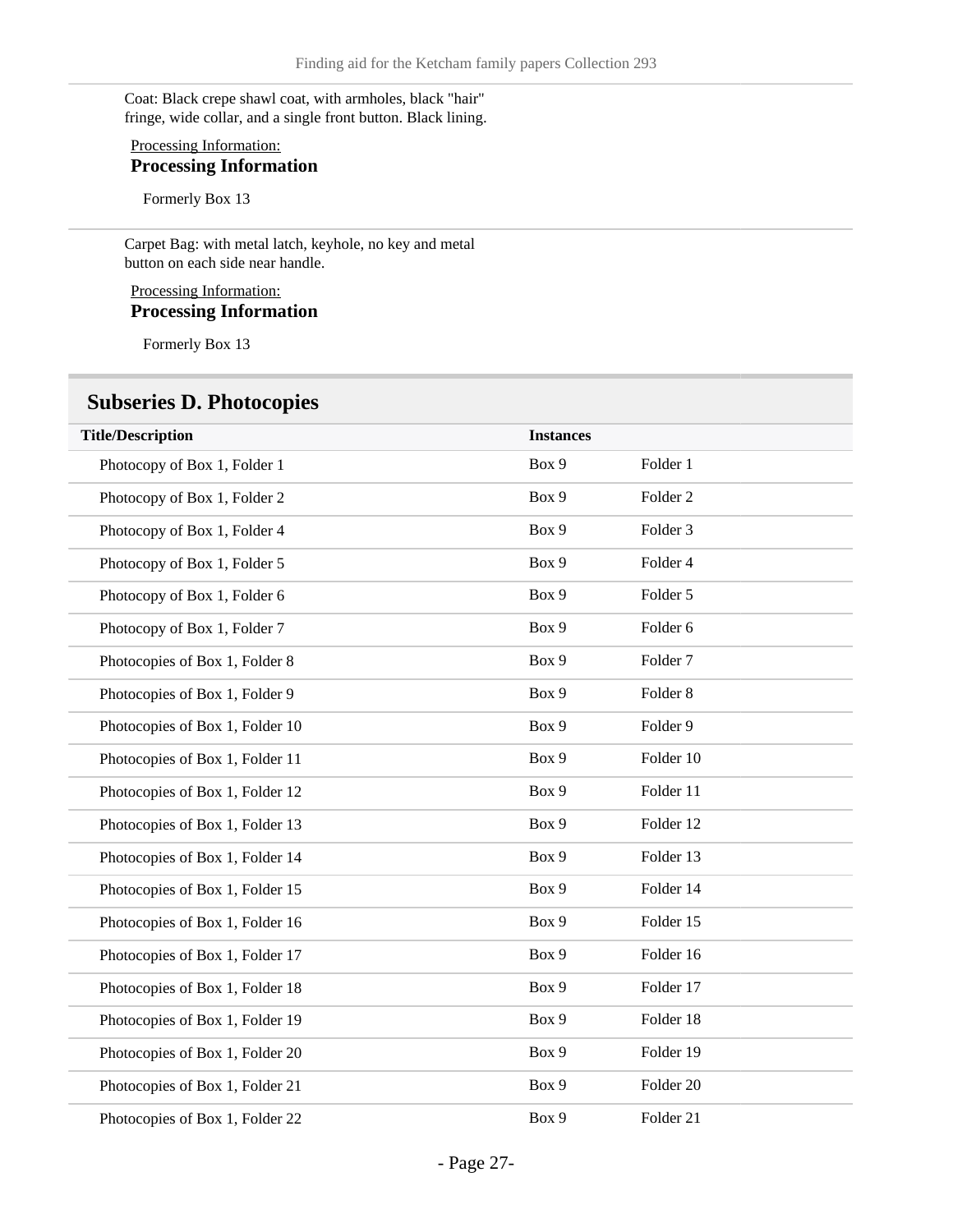| Photocopies of Box 2, Folder 1  | Box 9         | Folder <sub>22</sub> |
|---------------------------------|---------------|----------------------|
| Photocopies of Box 2, Folder 2  | Box 9         | Folder <sub>23</sub> |
| Photocopies of Box 2, Folder 3  | Box 9         | Folder 24            |
| Photocopies of Box 2, Folder 4  | Box 9         | Folder <sub>25</sub> |
| Photocopies of Box 2, Folder 5  | <b>Box 10</b> | Folder 1             |
| Photocopies of Box 2, Folder 6  | <b>Box 10</b> | Folder <sub>2</sub>  |
| Photocopies of Box 2, Folder 7  | <b>Box 10</b> | Folder 3             |
| Photocopies of Box 2, Folder 8  | <b>Box 10</b> | Folder 4             |
| Photocopies of Box 2, Folder 9  | <b>Box 10</b> | Folder 5             |
| Photocopies of Box 2, Folder 10 | <b>Box 10</b> | Folder 6             |
| Photocopies of Box 2, Folder 11 | Box 10        | Folder <sub>7</sub>  |
| Photocopies of Box 2, Folder 12 | <b>Box 10</b> | Folder <sub>8</sub>  |
| Photocopies of Box 2, Folder 13 | <b>Box 10</b> | Folder 9             |
| Photocopies of Box 2, Folder 14 | <b>Box 10</b> | Folder 10            |
| Photocopies of Box 2, Folder 15 | Box 10        | Folder 11            |
| Photocopies of Box 2, Folder 16 | <b>Box 10</b> | Folder 12            |
| Photocopies of Box 2, Folder 17 | <b>Box 10</b> | Folder 13            |
| Photocopies of Box 2, Folder 18 | <b>Box 10</b> | Folder 14            |
| Photocopies of Box 2, Folder 19 | <b>Box 10</b> | Folder 15            |
| Photocopies of Box 2, Folder 20 | <b>Box 10</b> | Folder 16            |
| Photocopies of Box 2, Folder 21 | Box 10        | Folder 17            |
| Photocopies of Box 2, Folder 22 | Box 10        | Folder 18            |
| Photocopies of Box 2, Folder 23 | <b>Box 10</b> | Folder 19            |
| Photocopies of Box 2, Folder 24 | <b>Box 10</b> | Folder 20            |
| Photocopies of Box 2, Folder 25 | <b>Box 10</b> | Folder 21            |
| Photocopies of Box 2, Folder 26 | <b>Box 10</b> | Folder 22            |
| Photocopies of Box 2, Folder 27 | <b>Box 10</b> | Folder 23            |
| Photocopies of Box 2, Folder 28 | <b>Box 10</b> | Folder 24            |
| Photocopies of Box 2, Folder 29 | <b>Box 10</b> | Folder 25            |
| Photocopies of Box 2, Folder 30 | <b>Box 10</b> | Folder 26            |
| Photocopies of Box 5, Folder 12 | <b>Box 10</b> | Folder 27            |
| Photocopies of Box 6            | Box 11        | Folder 1             |